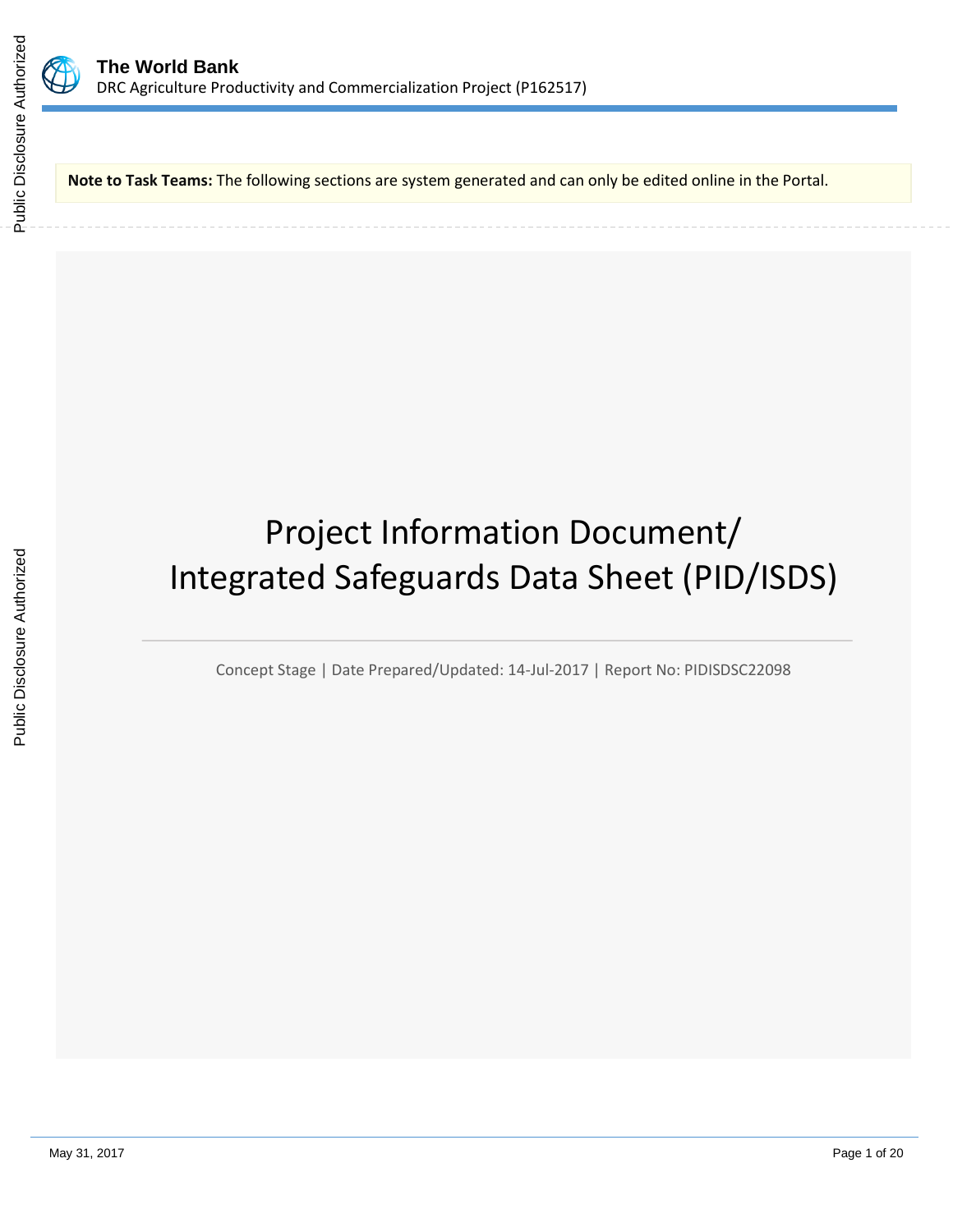

# **BASIC INFORMATION**

#### **A. Basic Project Data**

| Country<br>Congo, Democratic Republic<br>of | Project ID<br>P162517           | Parent Project ID (if any)  | Project Name<br><b>DRC</b> Agriculture<br>Productivity and<br>Commercialization<br>Project (P162517) |
|---------------------------------------------|---------------------------------|-----------------------------|------------------------------------------------------------------------------------------------------|
| Region                                      | <b>Estimated Appraisal Date</b> | <b>Estimated Board Date</b> | Practice Area (Lead)                                                                                 |
| AFRICA                                      | Dec 04, 2017                    | Mar 30, 2018                | Agriculture                                                                                          |
| <b>Financing Instrument</b>                 | Borrower(s)                     | <b>Implementing Agency</b>  |                                                                                                      |
| <b>Investment Project Financing</b>         | Ministry of Finance             | <b>PARRSA PIU</b>           |                                                                                                      |

**Proposed Development Objective(s)** 

To increase agriculture productivity and improve market access of small farmers and small and medium size agribusinesses in selected regions.

**Financing (in USD Million)**

| <b>Financing Source</b>                     | Amount                                                           |
|---------------------------------------------|------------------------------------------------------------------|
| International Development Association (IDA) | 150.00                                                           |
| <b>Total Project Cost</b>                   | 150.00                                                           |
| <b>Environmental Assessment Category</b>    | <b>Concept Review Decision</b>                                   |
| <b>B-Partial Assessment</b>                 | Track II-The review did authorize the preparation to<br>continue |

### **Note to Task Teams:** End of system generated content, document is editable from here.

Other Decision (as needed)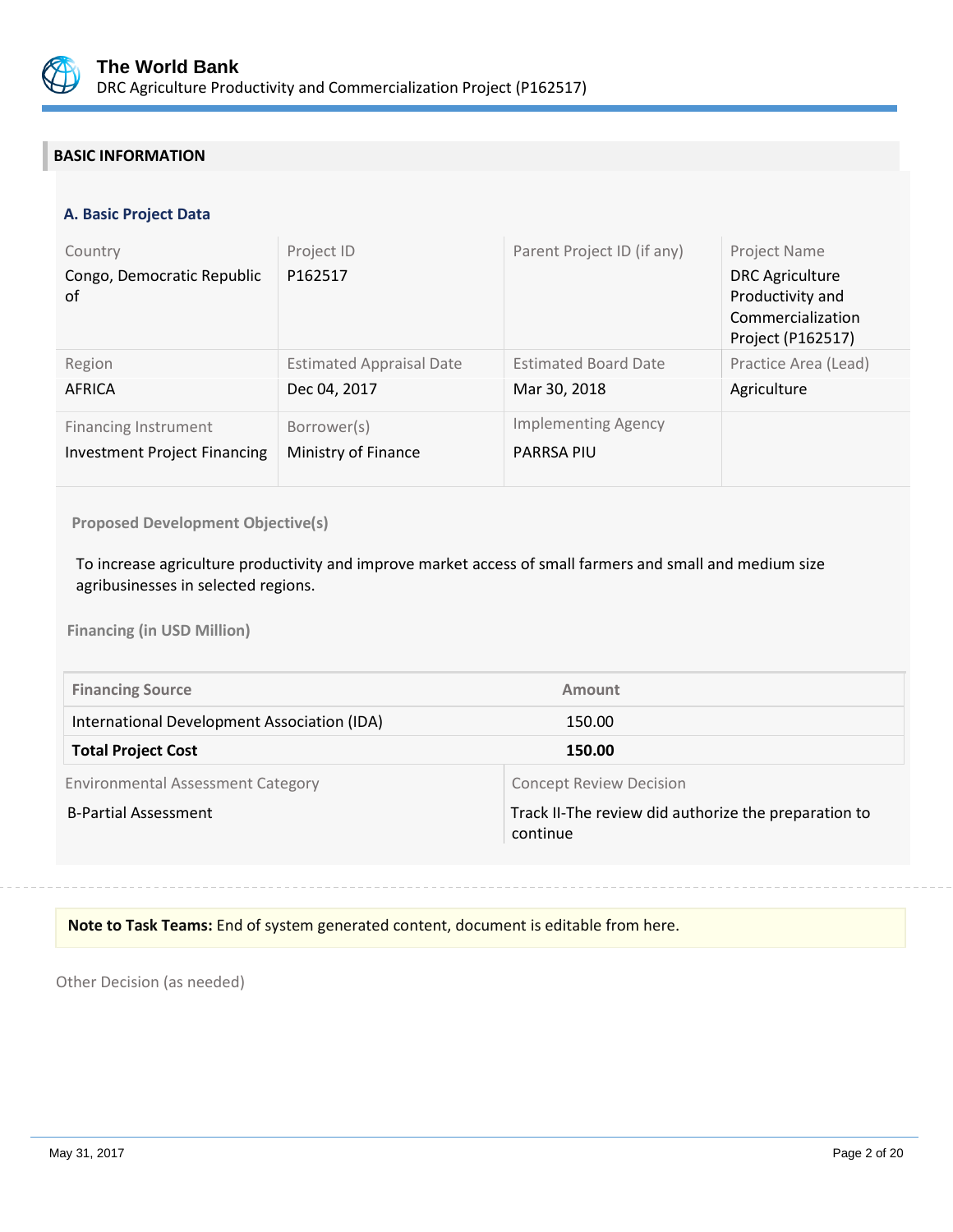

### **B. Introduction and Context**

#### Country Context

The Democratic Republic of Congo (DRC) is a resource rich country with considerable potential for development. With a land surface area of 2.3 million km<sup>2</sup>, it is the largest country in Sub-Saharan Africa (SSA). The country's natural resources endowment is huge. DRC has the world's largest diamond reserves, and major reserves of other minerals. With over 80 million ha of fertile and arable land and 52 percent of all fresh water resources in SSA, the country could potentially feed one billion people if the existing agricultural potential were fully exploited.

Despite its rich endowments, DRC is one of the world's poorest countries with a 2015 per capita gross domestic product (GDP in constant US\$ of 2010) of US\$384, a decline of 17 percent in relation to the value in the year 1970. More than 70 percent of its population, which is estimated at 71 million, lives in poverty (under the US\$1.25-a-day poverty line (2006). The country's Human Development Index (HDI) ranks it last among 187 countries. Moreover, poverty in DRC poses gender issues and regional disparities: 28 percent of women have never attended school, compared to 14 percent for men; poverty affects more rural areas (75.7 percent) than urban areas (61.4 percent); and the percentage of people in the poverty trap is 35 percent in rural areas compared to 26 percent in urban areas (World Bank, 2007). Food insecurity affects the majority of the population, while more acute in rural areas.

The country is emerging from a long period of conflicts, which have had devastating impacts on the economy and the population. The country suffered two civil wars that claimed more than three million lives and continue to severely affect both economic and social developments. Although recovery has been slow and uneven, the country managed to hold two

legislative and presidential elections in 2006 and 2011 respectively. New elections were expected to take place in 2016, but did not occur, and since December 2016 there is an interim government in place. Elections are expected to take place in December in 2017, according to the agreement reached on December 31, 2016. The security situation has deteriorated due to the political instability generated by non-recognition of the agreement by part of the radical opposition and the lack of clarity about new elections dates by the two successive interim governments. However, in general, security is stable in most of the country except in few areas of the Central and Eastern provinces which have been affected by recent and recurrent violence respectively. The signing of a peace, security and cooperation agreement for DRC by 11 countries on February 24, 2013 was an important step toward a sustainable and peaceful solution to the conflict in the eastern part of the country.

DRC continues to face acute development challenges. Among these, the following are the ones that the proposed project will seek to address: (i) huge infrastructure deficit; (ii) limited economic diversification; (iii) limited public sector capacity to provide public goods and/or support to private sector-led inclusive growth; and (iv) weak governance systems and institutions that all together dilute prospects for resource-based inclusive growth and sustainable jobs creation.

Between 2010 and 2015, the overall economy grew at 7.5 percent and the extractives industry grew at 25 percent<sup>1</sup>, making the DRC one of Africa's fastest growing economies. Extractive industry exports account for about 95 percent of DRC's exports. While mining revenues have contributed to strong macroeconomic growth and poverty reduction, high economic and export concentration in the extractives industry exposes the country to exogenous shocks and instability<sup>2</sup>. On the other hand, the agriculture sector has grown at a modest 3.8 percent during the same period, and the recent trends of falling world commodity prices, lower export revenues, and the associated slow-down in DRC's mining sector

<sup>1</sup> World Bank 2016. DRC Economic Update.

 $^2$  Bou-Habib, C. (2016). Democratic Republic of Congo Product and Market Concentration and the Vulnerability to Exogenous Shocks (June).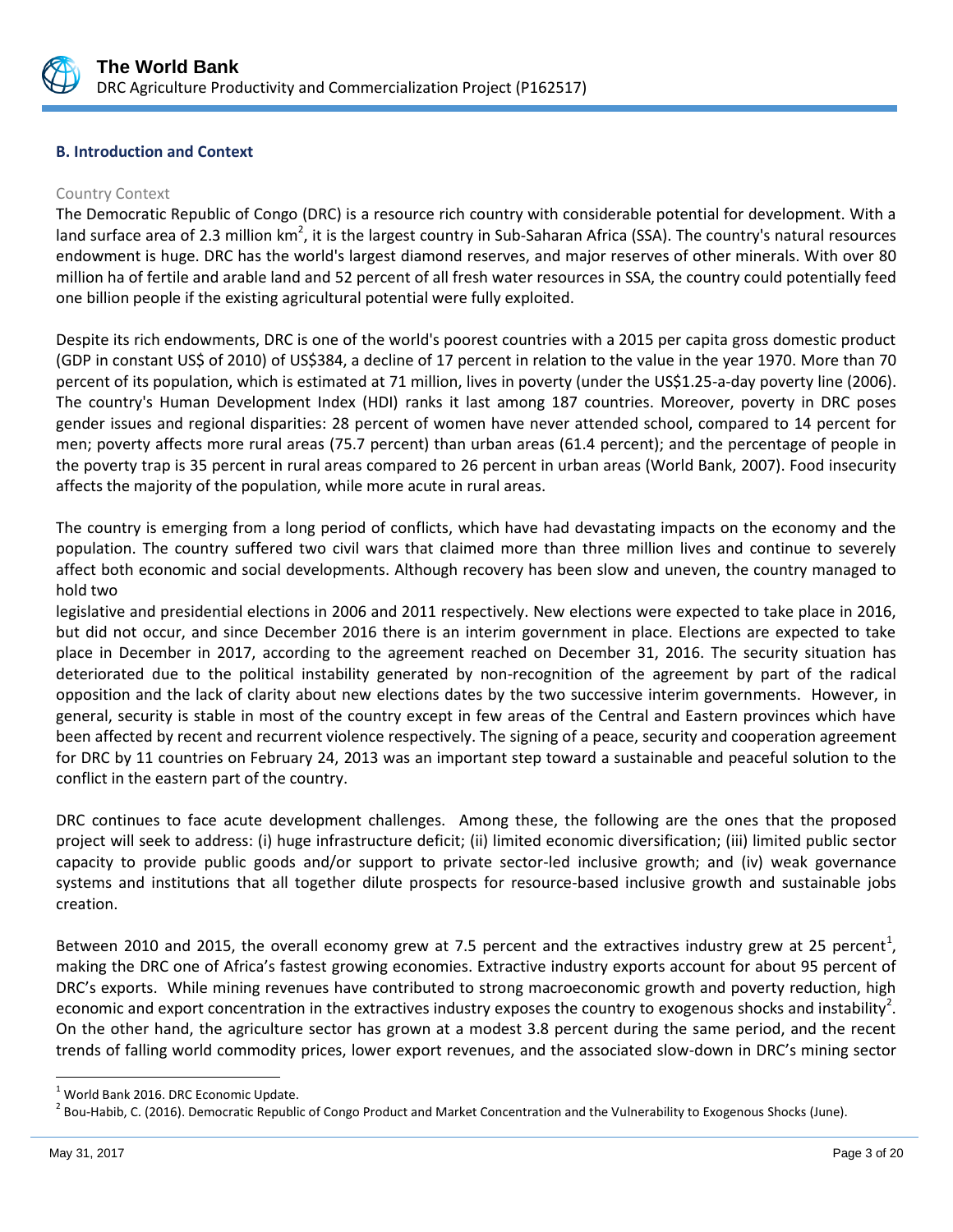

have contributed to a tight fiscal environment. In this context, the government has placed significant priority to economic diversification and has identified the agriculture sector, DRC's second biggest sector (representing 20 percent of total GDP) - as a key sector for expanding its export base and buffering the economy against oil price shocks.

Despite high rates of macroeconomic growth, poverty and malnutrition remains widespread in DRC. The national poverty rate is 64 percent, with poverty rates higher in rural areas relative to urban areas. Almost one quarter of children are underweight. In rural areas, deficiencies in food storage and market access create seasonal food shortages. In urban areas, import tariffs (commonly 10 percent) and low domestic production, thus requiring sizable food imports, result in food prices that are among the highest in Africa. About six million people are classified as food insecure in the country.

Climate change will exacerbate droughts, floods, and other extreme weather events. Although DRC basin seems to be relatively less exposed than dryer parts of Africa, DRC farmers are particularly poor and isolated, therefore vulnerable to climate impacts and other external shocks, such as the recent infestation of fall armyworm pest producing large economic losses. In addition, DRC is undergoing a process of decentralization. Last year, the number of provinces officially grew from 11 to 26. Within the decentralization process, the provincial services of the ministries are being revitalized to better serve the rural population. However, some new provinces lack the structures and fiscal resources to function independently. Consequently there is a need for new public sector investments, including investments in agriculture public goods and services, to make these new provinces more fiscally secure.

**Socio-Political System.** Since the July 2006 elections, the country has functioned under a presidential and decentralized<sup>3</sup> system. Despite being decentralized, the majority of the domains of power are still vested in the Central government. The majority of the provinces are under-resourced (human and financial) and ill equipped. As a result the majority of the provinces have multiplied taxes in order to cover their operational budgets. Democratic development in the DRC faces a myriad of challenges, including a legacy of exploitation and conflict, lack of physical and communications infrastructure, extreme poverty and continuing pockets of insecurity. Local, provincial, and presidential elections that were planned for in 2016 by the Independent National Election Commission, were annulled due to lack of resources. The presidential elections planned for November 2016 have been postponed until December 2017 following agreement on a national dialogue process facilitated by the African Union that was launched in August 2016 and complemented by an inclusive dialogue facilitated by the Catholic Church and concluded in December 2016.

**Governance system, conflict and institutional fragility**. The DRC is governed through a pluralistic system comprised of: (i) decentralized administration; (ii) traditional rulers; (iii) church and religious organizations, particularly the Catholic Church and; (iv) the military and armed forces which have historically been used to coerce allegiance. Since 2006 the central government has attempted to restore its authority and legitimacy across the country by: (i) re-building trust between the state and citizens; (ii) creating space for inclusive governance processes; and (iii) improving the protection of the rights of all citizens. However, today after 15 years in power, the promotion of a redistributive economic model continues to elude the current administration. The factors blocking democratic and economic development in the country include: (a) prevalent human rights' mishandlings; (b) an apparent disrespect for the constitution; (c) a legitimacy crisis resulting from contested 2011 election results; (d) extensive corruption; and (e) the weakness of state institutions resulting in inability to devise and implement appropriate policies. As a result the agricultural sector like other sectors across the DRC are operating in an environment of fragile socio-political context, low quality human capacity with an outdated skills base, an unattractive business environment, rent based economy with low agricultural

 $^3$  At the provincial level, the Provincial legislature (Provincial Assembly) elects a governor, and the governor, with his government of up to 10 ministers, is in charge of the provincial executive. Some domains of government power are of the exclusive provision of the Province, and some are held concurrently with the Central government.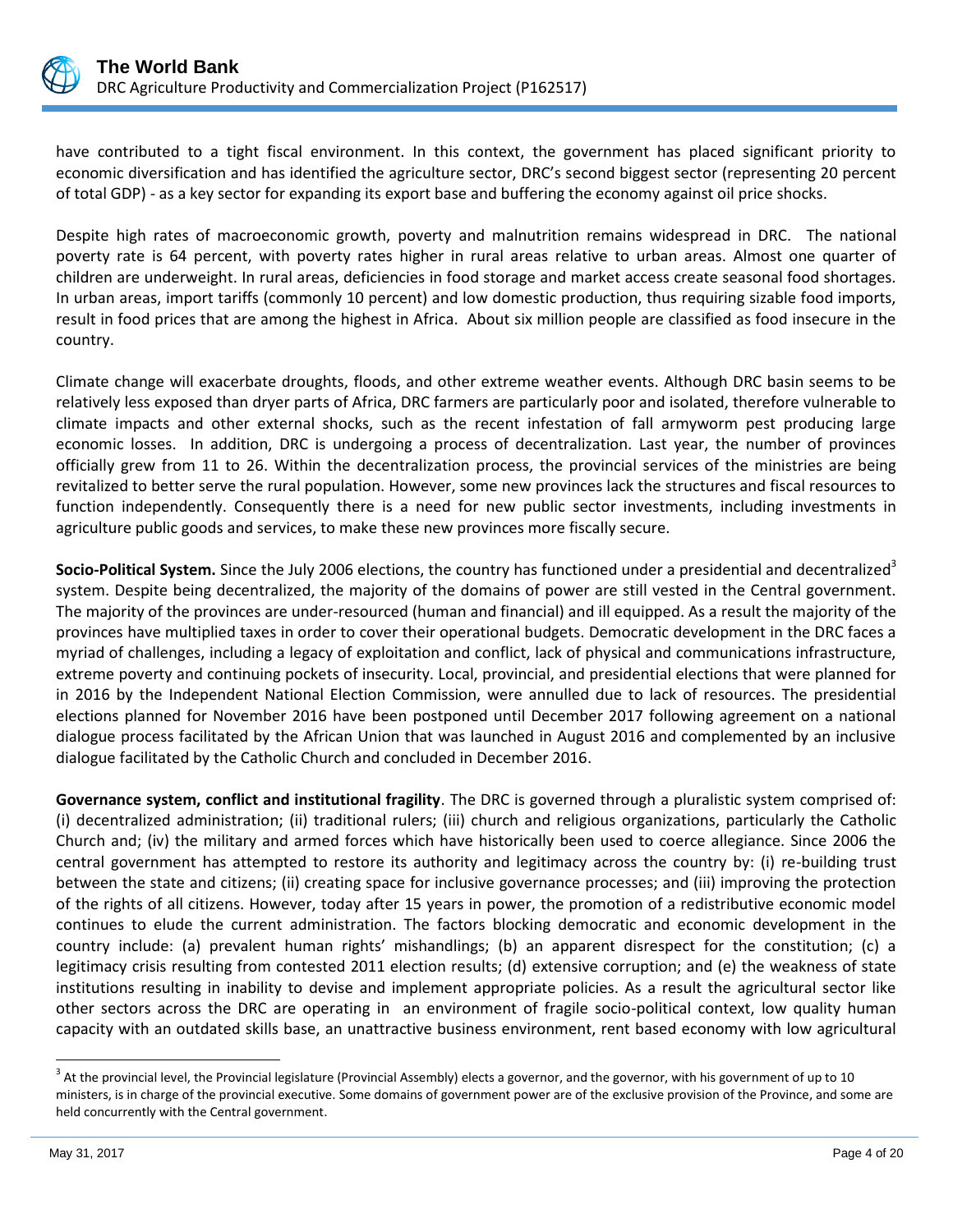

productivity, dilapidated infrastructure and under developed service markets (agricultural inputs, logistics services, financial services).

**Enabling environment and tax burden.** The macroeconomic indicators for the country have remained relatively stable with annual inflation stable at 1.6 percent over the past 5 years. Real interest rates have remained at about 17 percent, but the tax burden as percentage of commercial profits still remains very high at about 54.6 percent. This is illustrative of a business enabling environment which is characterized by: (i) high import taxes; (ii) sales taxes; (iii) unofficial taxes levied across road, rail, river and air transport; (iii) high port handling fees; (iii) unreliable electricity supply; (iv) corruption; (v) "red tape" bureaucratic procedures that make it more costly to close a transaction or sell a product; and (vi) very high logistical hurdles and costs. In addition the agricultural sector has outdated laws and regulations on seed, land, food quality and control. With deteriorated transport infrastructure it is much harder to reach markets and the net effect is reduced competitiveness of domestically produced products in local, national and regional markets. Under developed input markets and fragmented value chains further reduce the competiveness of locally produced commodities, but it presents opportunities for private investors.

#### Sectoral and Institutional Context

Agriculture currently accounts for about 20 percent of GDP and employs some 70-75 percent of the economically active population. Related agro-industries employ another 10 percent of the population. Jobs in agriculture tend to be informal, with low value added per worker (US\$227/yr<sup>4</sup>), often providing only for subsistence. Agriculture and other sectors are hampered by the fact that DRC is recovering from more than 15 years of civil war, which has created serious infrastructure and institutional vacuums. The country faces systematic challenges in its business environment and enabling services such as rural connectivity, power infrastructure, and extension systems. Public spending is constrained by weak budgetary processes, inefficiencies, and poor coordination.

Agricultural development is hampered by limited access to inputs, financing, technology, access to output markets, and lack of clarity in land tenure legislation, poor rural infrastructure, weak institutional capacity, and administrative problems along the value chain. Hence, of the 80 million hectares of arable land, only 10 percent are used. Diverse agroecological zones enable a variety of staple and cash crops, as well as dairy, livestock, and fisheries. However, the sector is unable to feed the population: agricultural production has declined by 40 percent since 1990; over 6 million people are severely food insecure; and malnutrition is widespread. The country is a net food importer and has a food trade deficit of \$1.5 billion annually, representing 9 percent of total food consumption and 23 percent of total imports on average between 2010 and 2014.

Poverty and food poverty incidence are prevalent in rural and urban areas, despite the immense agricultural potential of the country, and agriculture productivity remains low. Poverty incidence is high reaching 76 percent among livelihood zones in which the population engages in subsistence farming and agro-pastoral activities. In 2012, these zones hosted half of the total number of poor, or 25 million poor. Indeed, 70 percent of the inhabitants of the project area are food poor. One reason is low productivity compared to other SSA countries. The change in agricultural value added per worker and in the cereal yield per hectare was only marginal between 2000 and 2013. In 2013, those indicators stood respectively at US\$224 and 767 kilograms a year, compared with SSA averages of US\$706 and 1,433 kilograms.

The Government's objective is to reduce rural poverty by 2020 by restoring and modernizing agricultural production systems, improving nutrition and food security, and mobilizing significant public and private sector investments. In recent years agriculture has become a top priority for DRC Government as evidenced by the allocation of 8 percent of

 $4$  World Bank WDI (data for 2014)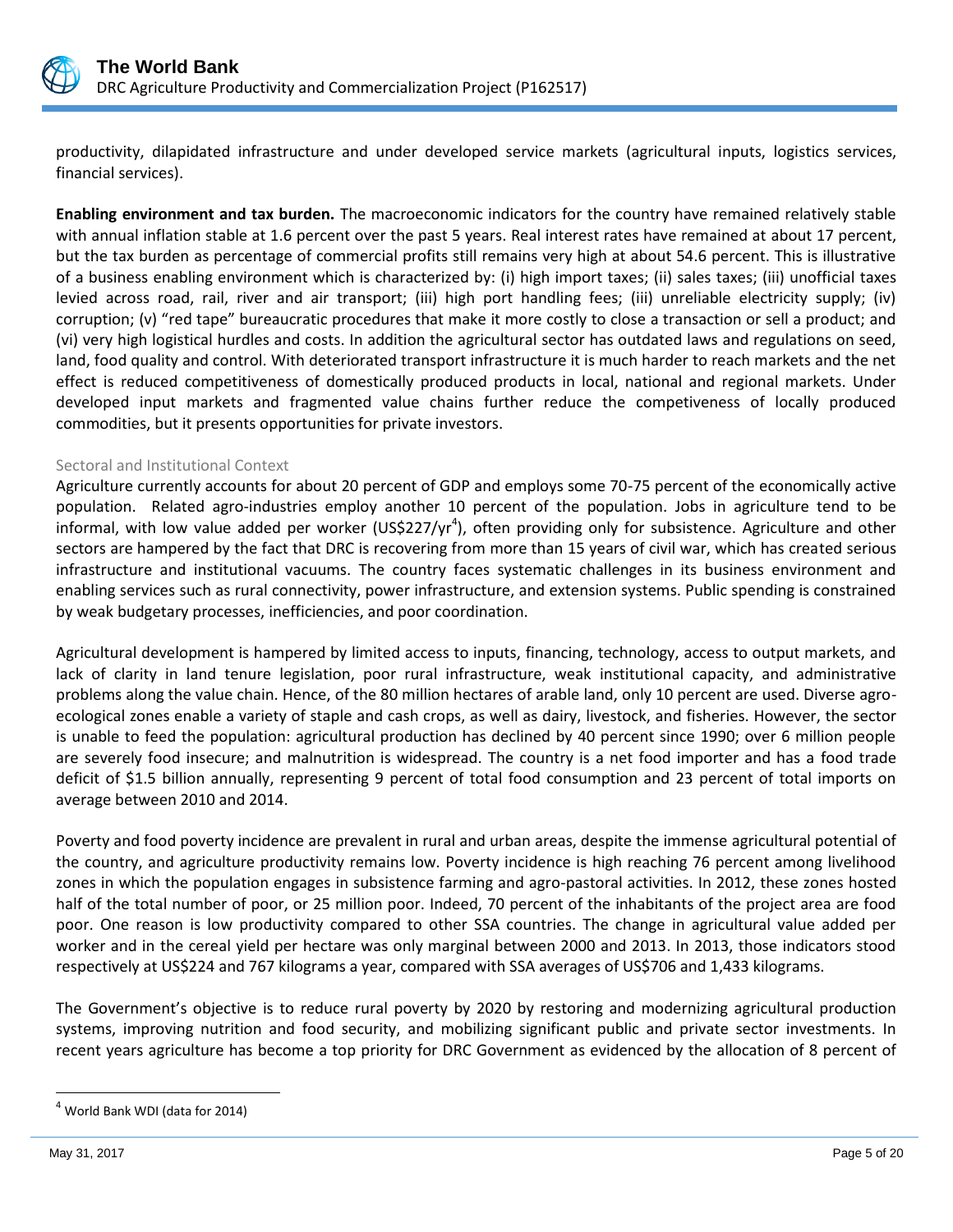

total budget in 2016 (up from 3 percent) in line with the Africa Heads of State Maputo Declaration. The 2013 *Programme National d'Investissements Agricoles* (PNIA) -for a total estimated cost of US\$5.7 billion over seven yearsbuilds upon five pillars: (i) fostering value chains and agribusiness; (ii) achieving food security; (iii) enhancing research, extension, and training; (iv) improving sector governance, gender participation and institutional capacity; and (v) adapting to climate change. In 2014, the Government launched the agro industrial park strategy to boost agribusiness and agroindustry, and attract private investments in the sector.

Several policy documents govern the agriculture sector, including the National Agriculture Investment Plan (NAIP), the Agricultural Law, a new proposal for Integrated Rural Development Centers, and the Agro-industrial Action Plan. In practice, ownership of these policies at the provincial level – and even occasionally at the central level – is low. There is weak coordination and harmonization across the different policies and implementing agencies, and human, technical, and financial capacity to implement agricultural strategies is poor.

DRC's green revolution will require a technological leapfrog combined with progress on cross-cutting infrastructure, institutional and business climate issues in order to facilitate private investment and access to markets. From an operational perspective, DRC's green revolution would pursue a two-track approach: (i) enabling traditional small-scale farmers to transition from subsistence farming to small holder commercial farming ; and (ii) promoting private investment in commercial agriculture using modern technologies geared toward mechanized farming and agroprocessing for domestic and regional markets.

**Project area.** The selected region for project intervention is the Center-South region of the country, which includes the Provinces of Kasai Central, Kasai Oriental, Lomami and the southern part of the Sankuru Province (see map below). These region was selected due to: (i) The Kasaï-Oriental and Kasai-Occidental provinces witnessed an increase in the incidence of poverty (recording 4 million additional poor in 2012 compared to 2005<sup>5</sup>); (ii) its enclave situation (difficult access to large urban centers and ports, and poor communications and transport infrastructure); (iii) the relative absence of presence of agriculture public services and donor support in relation to other regions of the country; (iv) the relative high potential for agriculture to improve the food security and incomes of the rural population; (v) the urgent need to bring diversification away from mining (the area has been traditionally focused on diamond extraction); and (vi) the potential to produce synergies with the new transport project under preparation (ProRoutes 2) that intends to work on linking this regions with the East and West (see roads in red identified in the map below). In addition, the lack of interventions to recover from the fall armyworm infestation currently impacting the country and the high levels of malnutrition and child stunting and gender inequity are also relevant criteria for the selection of this zone. Given the large extent of the project area in relation to the available resources, the proposed project will select and target its interventions focusing on the areas with concentration of rural poor households and agriculture potential.

<sup>&</sup>lt;sup>5</sup> Systematic Country Diagnostic DRC February 2017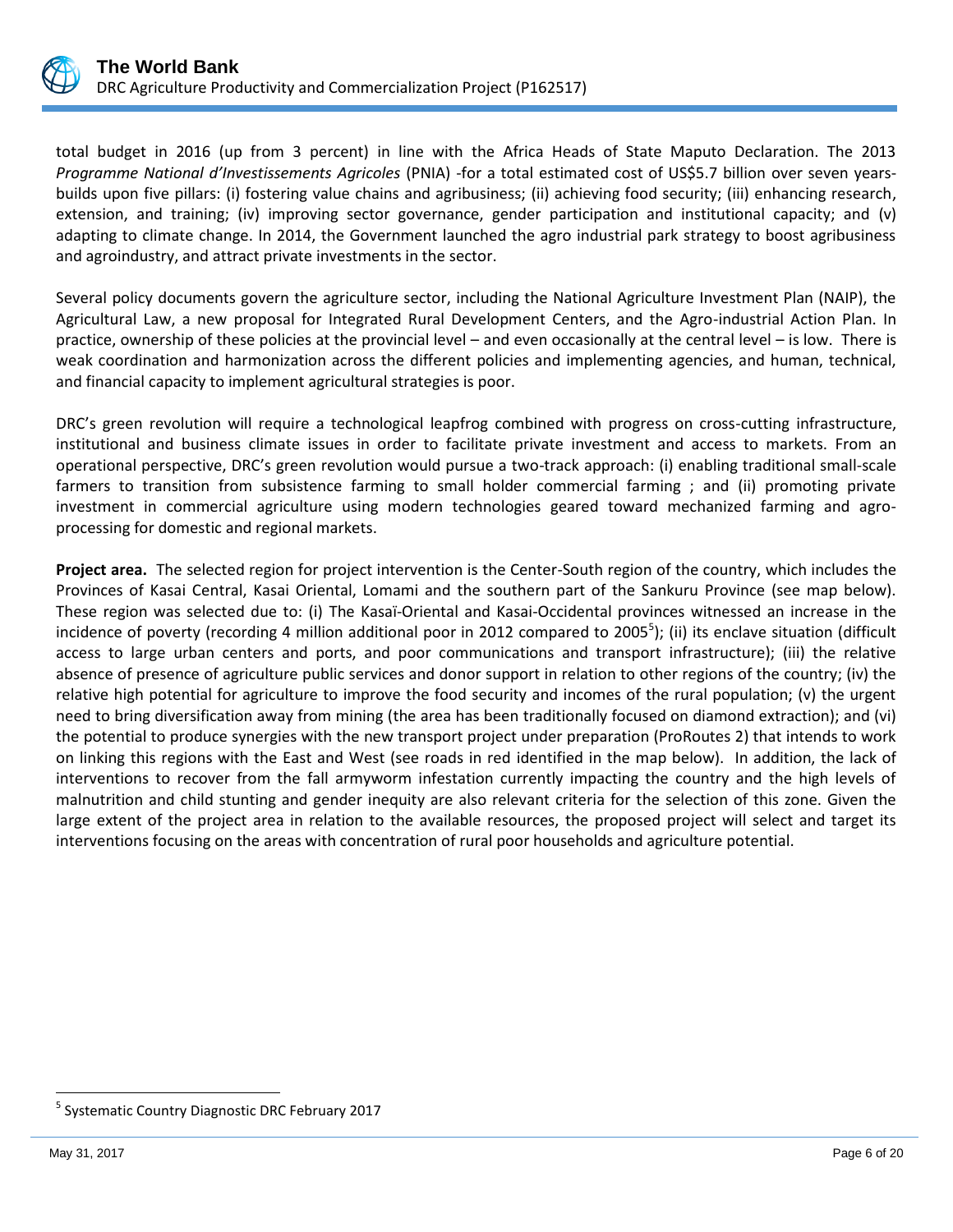



This region has a total population of 19,695,766 million people (25.5 percent of the total population of DRC estimated at 77 million<sup>6</sup>), 14 percent of whom live in rural areas. Poverty in this region is 77 percent of households, and 90 percent in rural households. Although the national poverty incidence has declined, the total number of poor people in DRC has increased by 6.1 million. Furthermore, living standards worsened in the project area, where poverty incidence increased between 2005 and 2012 from 14 percent to 26 percent, with 4 million additional poor in 2012 relative to 2005. There is a strong correlation between the rise in poverty and the collapse in mining employment, especially in artisanal and small scale mining (ASM and between poverty rates with the high fertility rate of 7.7 percent). Therefore, income diversification and employment generation of poor households in this region is central to economic development, shared prosperity, and poverty reduction. Rural households in this region derive their income mainly from agriculture, and the main agriculture products produced are: maize, cassava, rice, and goats. Basic diet in this area include dried and salted fish, maize, cassava and goat meat. Vegetables and fruit do not form part of the staple diet. The zone is faced with rapid urbanization and high rate of deforestation as a result of high demand for consumption of charcoal for domestic energy use and the large part of households have no access to electricity.

#### Relationship to CPF

The proposed project is aligned with the Country Assistance Strategy (CAS) for DRC as it aims at contributing significantly to the Government's efforts to alleviate extreme poverty and malnutrition. It is also fully aligned with the fourth outcome of the CAS FY13-16, addressing fragility through "increased agriculture productivity and production and access to markets". It is also consistent with major strategic initiatives for DRC, the Great Lakes region, and sub-Saharan Africa, including the second pillar (vulnerability and resilience) of the World Bank's Africa Strategy and Africa Climate Business Plan. By supporting the development of agricultural value chains with strong economic potential, the proposed project is in line with the national strategy of DRC and the Comprehensive Africa Agriculture Development Program (CAADP).

Improving agriculture productivity and access to markets has been found to be an important strategy for reducing poverty in DRC, enhancing inclusive growth and promoting structural transformation. The lack of robust agricultural productivity growth of DRC and SSA underlies pervasive rural poverty. While some regions within DRC and many

<sup>6</sup> World Bank, DRC Poverty Assessment, 2016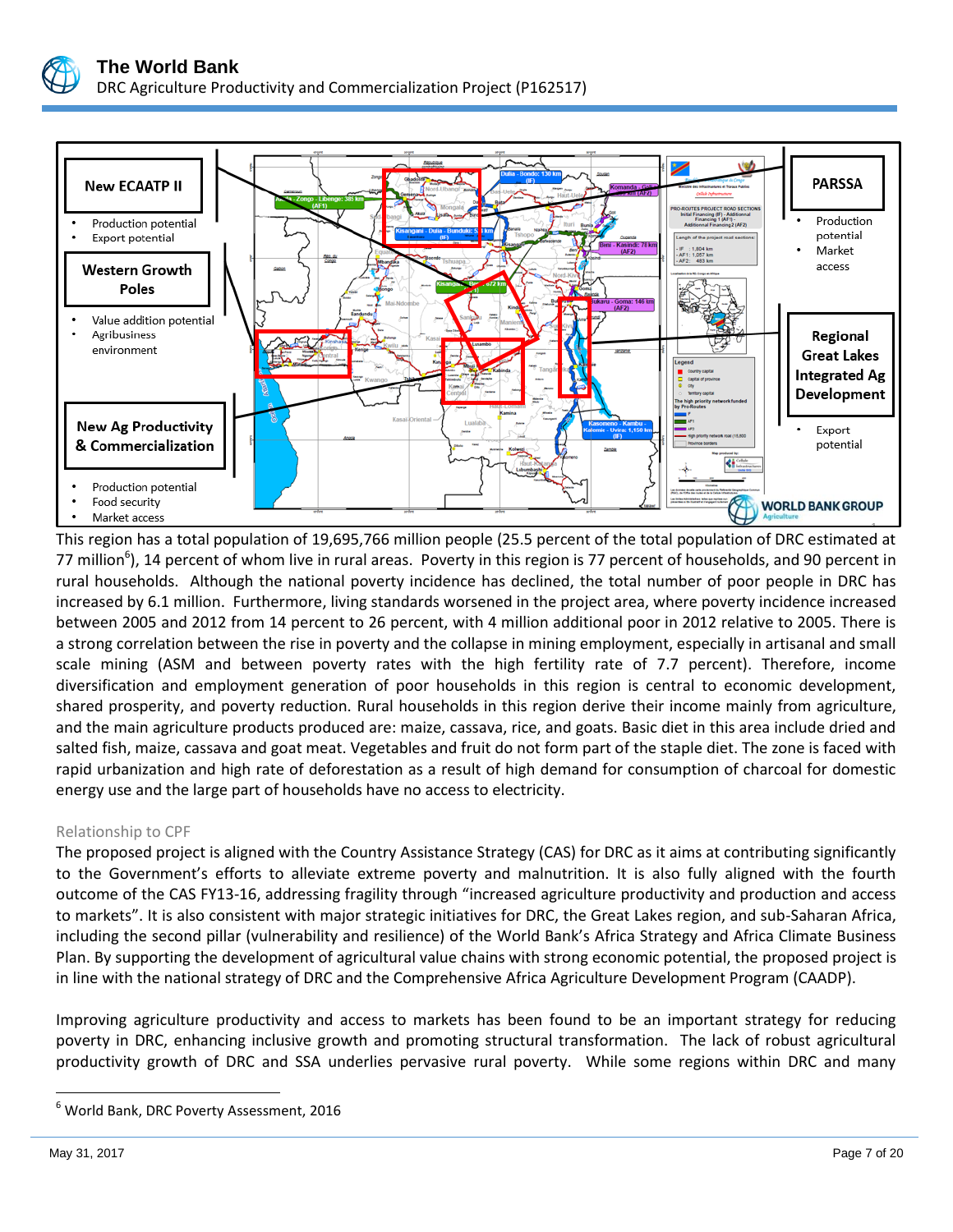

developing countries in other regions have successfully raised their agriculture productivity, DRC as a whole lags behind SSA. Raising agriculture productivity in DRC would not only raise incomes of rural households, but it would also lower food costs for the non-farm population and promote the development of agribusinesses, especially for the project region which is isolated from major markets. Thus, promoting broader economic growth by stimulating demand for non-farm goods and services, diversifying the economy away from mining even further.

**Nutrition**. Almost half (43 percent) of under-5-year-olds suffer from stunting, and malnutrition is the underlying cause of almost half (48 percent) the deaths among under-5-year-olds in DRC (DHS 2014). Despite improvements, the nutritional status of women and children still presents an alarming situation that has severe consequences for current and future generations. The Project is expected to contribute to improving nutrition security in rural areas within the project area by focusing on: (i) improved information for planning and responding to production and climate-related hazards in agriculture; (ii) mitigation of risks of vulnerable small farmers, who depend on their output for daily sustenance; (iii) mitigation of risks in high-value sub-sectors, which provide temporary employment to significant numbers of people up and downstream the value chains; and (iv) improved recovery of agricultural systems and thus reduction of volatility of food prices, which affect disproportionately the poor. Furthermore, the project will address vitamin A deficiency and malnutrition across the project intervention zones through: (i) the promotion of diversification of food production and consumption into green leafy vegetables, vegetables and animal products (mainly goat and poultry); (ii) the bio fortification of foods produced and consumed in the project area (in particular maize and cassava) and the fortification of food products produced/processed in the region; and (iii) improve the knowledge on food production and consumption by farmers and rural households on making choices that can improve the nutritional status of the family. Partnerships will be explored with international and national organizations working in the area of nutrition security in DRC and in particular the project area.

**Gender**. There is a significant gender gap in agriculture production in DRC. Female headed households produce approximately 30 percent less farm output than the male headed households. This is due to interrelated factors such as: (i) lower levels of literacy among women; (ii) socio-cultural roles and lack of access to property rights; (iii) legal framework prohibiting women from economic activities, travel and employment without husband's consent; and (iv) concentration in the production of crops for self-consumption rather than for the market, limiting their voice in decision making processes at the household and supply chain level. The proposed project is expected to contribute to close the gender gap by building on successful experiences in agriculture development projects in DRC, focusing on: (i) sharing the knowledge from female farmer leaders; (ii) promoting labor saving technologies/practices for women; (iii) train extension agents in gender equality and nutrition, incorporating practices into extension activities; and (iv) promote women leadership among farmer and community associations participating in project activities.

**Youth and jobs**. In order to promote employment in general, and for youth in particular, the project is expected to: (i) increase agriculture productivity and production, attracting more jobs for profitable farms and agribusinesses; (ii) promote new agriculture and agro industrial technologies, services and practices that could be supplied by local enterprises and/or startups, often led and/or attracting the young; (iii) partner with local universities and institutions to link training and education curriculums with agriculture and agribusiness investments, internships, and R&D grants; and (iv) adapt project activities (such as extension services and technical assistance) to appeal to the young and entrepreneurs, such as training and support in entrepreneurship, business management, marketing, ICTs, and agro processing.

**Climate change.** DRC seems to be less affected by climate change than dryer parts of Africa, however weather risks (floods and droughts) and climate related risks (animal and plant pests and diseases) are a major driver of future expected agriculture losses, in particular in the project area. Therefore, climate smart agriculture (CSA) approaches,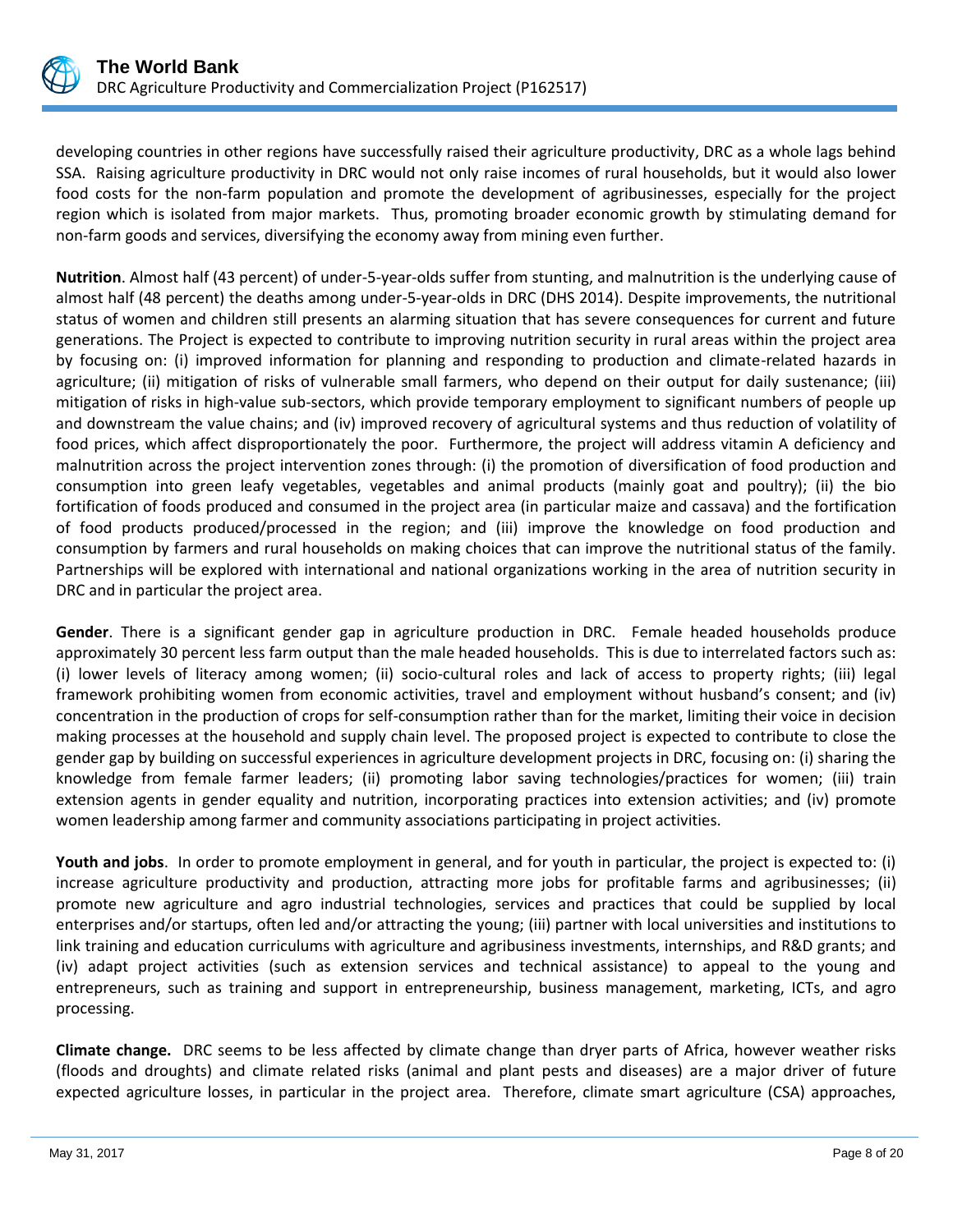

practices and technologies will be promoted to both improve agriculture productivity and incomes, while addressing local climate resilience and global climate mitigation. The use of conservation farming, livestock practices and appropriate agroprocessing and storage are some of the areas where CSA approaches will be promoted. Agriculture multistakeholder platforms in each Province will be leveraged to address the climate change agenda and the formulation and review of project investments.

### **C. Proposed Development Objective(s)**

**Note to Task Teams:** The PDO has been pre-populated from the datasheet for the first time for your convenience. Please keep it up to date whenever it is changed in the datasheet.

To increase agriculture productivity and improve market access of small farmers and small and medium size agribusinesses in selected regions.

#### Key Results (From PCN)

1. Yield per hectare, selected indicative crops, disaggregated by gender

2. Number of farmers adopting improved agriculture technologies or practices, disaggregated by gender

3. Increase in volume of sold raw and processed agriculture products, inputs, technologies by farmer organizations and AgriSMEs

- 4. CSA technology packages formally disseminated by agriculture advisory services
- 5. Client-days of training, disaggregated by gender

#### **D. Concept Description**

The proposed project will intervene in the Center-South Region of the country. The project approach will be based on the successful experiences of agriculture interventions in DRC (such as the PARRSA project) and within and outside the Africa Region. Within the DRC, the World Bank interventions in the agriculture sector has already brought benefits to several regions of the country, such as: (i) generated new knowledge regarding agriculture and rural development challenges and solutions, including for internally displaced people including refugees from the Central African Republic; (ii) improved crop yields and access to improved seeds; (iii) improved animal husbandry and animal health practices; (iv) rehabilitation of rural roads; (v) creation of farm and off-farm jobs in project areas; (vi) integration of the needs of indigenous groups by improving access to land, seeds and training; and (vii) contributed towards rebuilding social capital, voice and empowering small scale farmers through the formation and registration of farmer producer groups.

The proposed project intends to build upon this validated approach and successful experiences in DRC, and intends to work within three components: (1) improve agriculture (including crops and livestock) production; (2) improve market access for agriculture and agribusinesses; and (3) build capacity of the Ministry of Agriculture, and Ministry of Rural development in delivering basic agriculture public goods and services in the project area, and strengthen project management and M&E. Components (1) and (2) will be designed to address bottlenecks and catalyze the agriculture and agribusiness potential of the project area. Component (3) will be designed primarily as a contribution towards building and strengthening the agriculture public goods and services essential for improving the agribusiness environment.

#### **Component 1 – Agriculture production**

This component will support the increase of agriculture productivity and production (of both crops and animal products). Activities may include the support to accessing improved agriculture practices, technologies and inputs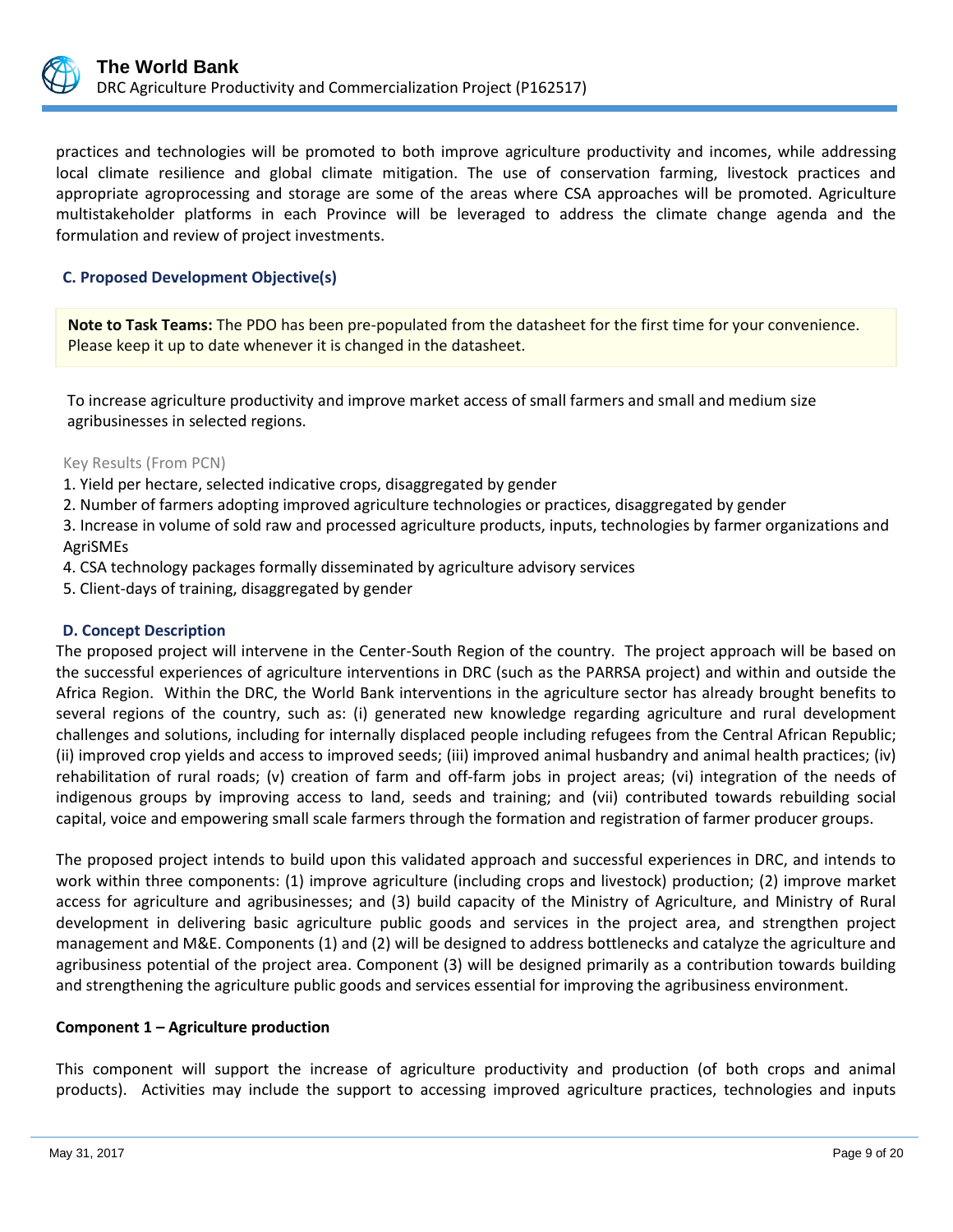

(seeds, seedlings, animal breeds, advisory and extension services) for improving food and nutrition security, and for supporting commercial farming and processing by smallholders. A CSA approach will be promoted within the support provided. The support will be provided directly to farmers, while promoting the development of private input suppliers and advisory services, local agribusinesses, and strengthening farmer groups, in particular those led and composed by women and youth.

Given the mixed farming system of smallholders and given the challenges regarding poverty, food and nutrition security in this region, this component will seek to reinforce existing basic capacity for the production of staple crops and livestock used for self-consumption, while building and expanding commercial farming within these smallholders to enable them to sell surplus productions in local markets and reinvest in agriculture productivity improvements and value added. Support is also envisaged for working with private agribusinesses and commercial farmers in investing in agriculture products that could be sourced from smallholders (i.e. out-grower schemes).

The component will include the following areas of focus:

**Support Services (appropriate, tailored, pluralistic and sustainable agricultural advisory and extension services).** The project will contribute to rebuilding the collapsed agricultural advisory services system at provincial level in the project area so it is of better quality, better managed, efficient and effective and supervised by the *Service National de Vulgarisation* (SNV). The main characteristics of the new proposed agricultural extension and advisory system are as follows: (i) pluralism in the provision of services (public and private providers); (ii) accountability to clients; (iii) emphasis on demand and market-driven service provision; (iv) decentralized service delivery; (v) attention to specific issues such as gender, nutrition, climate change and youth employment; and (v) sustainability and strengthening of the capacity of the Ministry of Agriculture at the provincial level to play its role in agricultural development. Drawing from lessons learned from previous projects, in order for the system to be sustainable, NGOs will provide the advisory and technology transfer services within an institutional capacity building framework aimed at building capacity of provincial authorities. In addition, a pluralist solution is proposed: (a) the agricultural extension part for resource constrained small scale farmers (traditional agriculture), without financial transfer; and (b) the advisory services part for commercial actors (large scale producers, small and medium agribusinesses -AgriSME, and agri-business enterprises with, out-grower schemes), supported by a competitive investment fund.

**Animal production.** The project will support the strengthening of public and private veterinary services to allow the introduction of improved breeds of goats and poultry that has been deemed a success to increase meat productivity in recent projects financed by the World Bank in DRC. The focus will be on: (i) improved Animal health by strengthening publics veterinary services and implementing private veterinary services based on the Community Animal health Workers to organize sustainable and safe vaccination and deworming campaigns, and cover veterinary services of proximity in line with OIE requirements, (ii) improved access to high quality field training services followed by the selection and preparation of pilot farms organized in groups of livestock farmers able to adopt improved husbandry practices, (iii) introduction of improved breeds of goats, poultry and of pigs (in small number); and (iv) improvement of market access through studies to identify existing opportunities and promote other successful experiences within DRC or in the other regional countries

In addition, a cost recovery/beneficiary contribution for commercial actors receiving advisory services will be put in place to reinforce sustainability of the system. The principal actors of the proposed system are : INERA, SENASEM who are responsible for supplying quality genetic materials, SNV mandated to accredit, coordinate and monitor, provincial inspectors of the Ministry of Agriculture and Rural development, provincial project implementation units, supervisors, and extension agents at territory, sector and local levels, organizations (NGOs, private sector, specialized national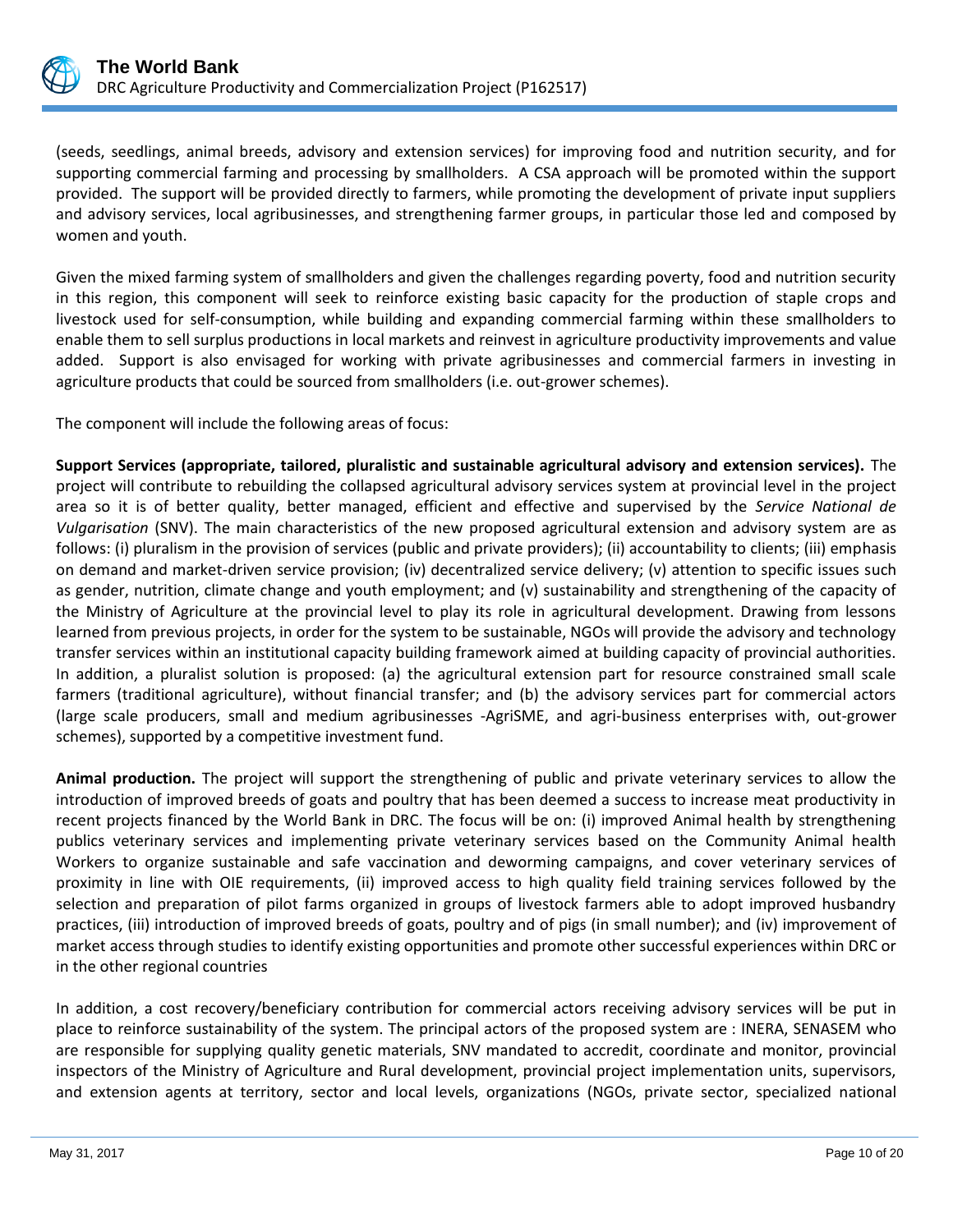

agencies). Provincial authorities will be responsible for the delivery of the advisory services and will be provided with technical assistance to support them in managing the system. The entire system is expected to deliver agricultural advisory and technology transfer to producer organizations via lead farmers or private sector actors engaged in specific commercial value chains. Parallel to the development of the public agricultural advisory and extension system, the project will put in place a competitive fund destined to assisting private sector actors who submit quality business plans. These agribusiness firms will be engaged to render tailored agricultural advisory services to commercial actors actively engaged in targeted commercial value chains.

The proposed system is multi-facetted in the sense that it permits to: (i) reinforce the public agricultural advisory and technology transfer system (delivered through IPAPEL/IPDR staff and managed by SNV), (ii) engage in partnership with other service providers of private advisory (NGOs, specific programs, universities, private firms, etc.); and (iii) to go beyond the simple transfer of technologies towards facilitation services. This requires to go beyond technical training to empowering and equipping producer organizations to be better organized to manage storage, processing, savings and marketing. The system should also be managed in collaboration with other actors like INERA and SENASEM, the producer groups, private sector in-light of their importance in the generation, transfer and utilization of developed technologies along the entire value chain.

**Seeds value chain.** The proposed project will support the capacity development and strengthening of the major actors involved in the development of the seed chain. A targeted support will be given to INERA by strengthening the existing station in Ngandajika to improve its ability to provide foundation seeds and planting materials. SENASEM, the national seed control and certification agency, will be also reinforced in order to ensure continuity in the control and certification production of base seeds (geo-plasm) and commercial seeds, and the professionalization of the seed value chain. With support of SENASEM, professional seed multipliers (NGOs, private enterprises, etc.) will be identified and equipped to produce the commercial seeds and planting material to be disseminated to farmers' organizations. The project will also support farmer organizations into the establishment of registered producers organizations or cooperatives to ensure real demand. The development of the seed value chain will require both supply side and demand side interventions. Seed multiplication enterprises have to specialize in their field. The project will support the most competent enterprises to improve the: (i) diversity of their seeds offer (cash crops and vegetables); (ii) quality of the seeds produced; (iii) seed production volumes; and (iv) production systems. The seed enterprises will receive specific technical assistance, equipment, training and business plan development support to enable them to professionalize. The development of village savings and credit initiatives present in other projects (known as the "*caisses villageoises autogérées*" or community managed village cash boxes), which enabled communities to purchase seeds and other inputs, will be supported. The community managed village cash boxes promote a savings culture, improve community access to financial services and are a fundamental first step in promoting commercial agriculture. The project will create linkages between the networks of savings with financial and telecommunications partners so farmers can access mobile banking with telecommunication providers (Airtel, Vodacom, Orange) and financial services from commercial banks (Procredit and Afriland Bank) which can reinforce the seed and input markets in general. All these service providers expressed their interest to explore the feasibility of such partnerships in the specific context and environment of the project area.

Therefore, in order to leverage existing organizations and private sector, the project will provide a demand-driven matching grants facility up to a maximum of US\$50,000 per grant. These funds will be accessed on a competitive basis by smallholder farmer groups, small and medium enterprises and agri-multiplicateurs in the provision of inputs, equipment and technologies (seeds, equipment, seedlings, planting materials, storage facilities, advisory services, etc.). The goal is to help unlock growth of agriculture production in the project area through supporting existing supply chain actors, overcoming market failures for accessing financial resources for investments. Core scoring and selection criteria will be based on technical, and economic soundness, demonstrated access to markets, gender considerations, use of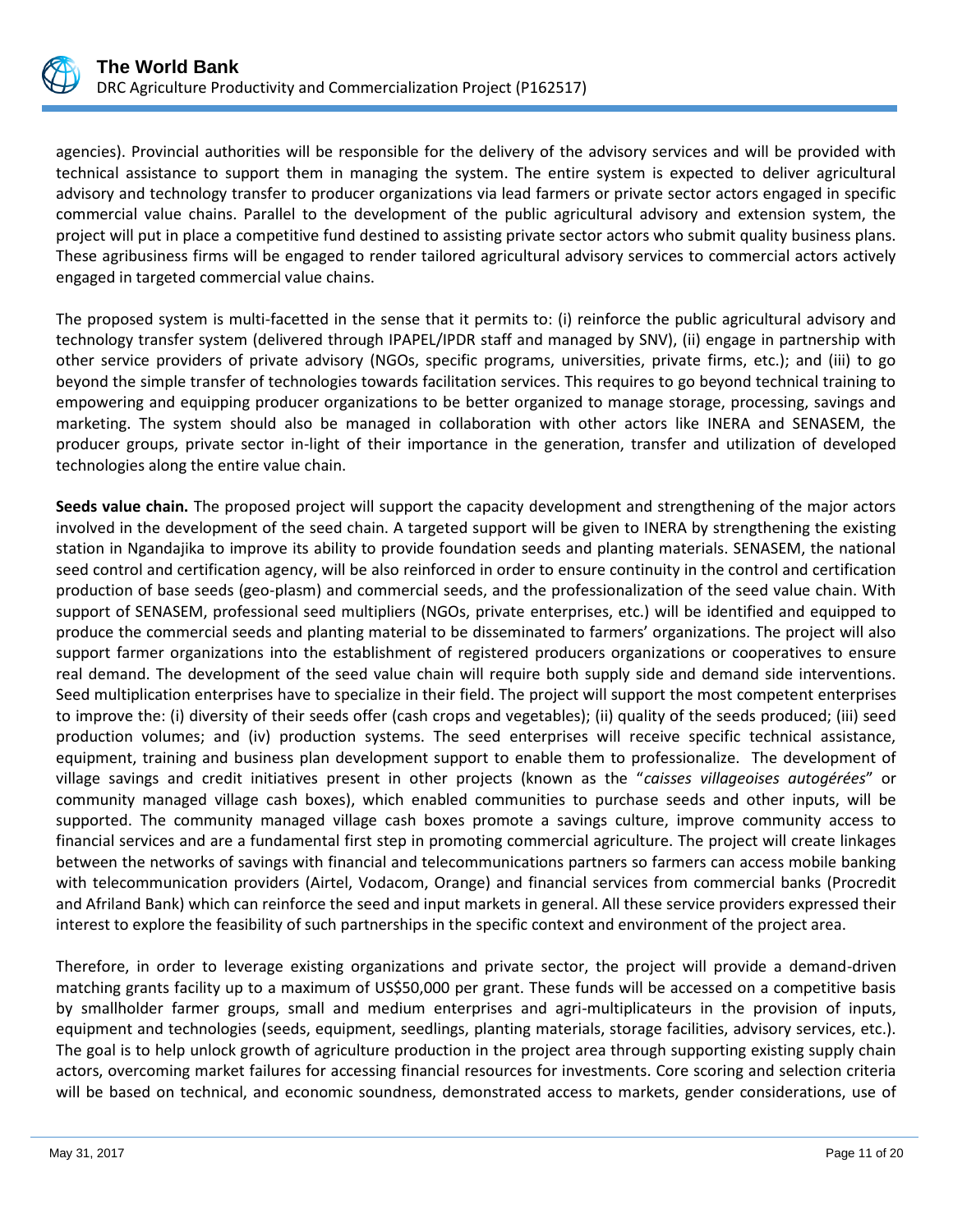

CSA practices such as use of soil management practices, use of biodegradable matter, etc. The project will provide support in the preparation of sound matching-grant proposals. It is envisaged that matching grant mechanism will be used in the following areas (among others):

a. Input supply: To enhance the accessibility of improved seeds, breeds, and other farm inputs among targeted farmer groups, matching grants will be available for co-investment in development of a robust, private sector-driven input supply system. Matching grants will also be provided to private firms willing to invest in hybrid seed supply systems.

b. Technology development: One of the key constraints is low utilization of mechanized technology in various agriculture and agroindustry processes. At the farm level, the particularly acute shortage of farm machinery and equipment for conservation agriculture greatly hampers the adoption of CSA practices. Matching grants could address this constraint by supporting equipment fabricators and service providers interested to invest in providing higher-efficiency mechanization services for production and other segments of the value chain.

## **Component 2 – Agriculture commercialization**

This component will support demand-driven interventions, including sector specific reforms, firm/farm-level activities and public infrastructure works, including the rehabilitation of critical feeder roads and rehabilitation/construction of key local markets across the four Provinces. The high cost of electricity and limited connectivity to markets make it impossible for goods processed in rural areas to be competitive in urban markets. Transport barriers, and other trade restrictions (including an ambiguous tax code) make agricultural imports such as seed, fertilizer, and pesticides unaffordable for smallholder farmers. A lack of storage facilities for perishable agricultural produce at farm gate in production basins and road checkpoints hinders access to output markets. The project will provide capacity building at local and provincial levels to ensure the continual maintenance of all the public infrastructure and private production investments.

The component will focus on the following three areas:

# (A) Policy level interventions

The following policy-level activities will be undertaken to support commercialization of agriculture products:

- Carry out consultations with private sector to help identify sector policy and investment reforms that are needed to achieve the project's objectives. A number of sector policies and regulatory issues are described in the sectoral context as major barriers to growth and competitiveness so it is critical that the project address critical sector reform issues.
- Strengthen dialogue between public and private investors, for example, through a structured public private dialogue mechanism, to help address the lack of coordination among stakeholders in agribusiness value chains (Such sector specific PPD can focus on the priority reform agenda identified in interviews with private investors and stakeholders)

#### (B) Support to market actors

The project would explicitly support and broker linkages between off-takers/buyers with farmer producer organizations. This would be one way of strengthening farmer agribusiness linkages, including women farmer and youth groups. Support for business plans, matching grants, TA, and BDS will be used to strengthen these relationships.

Support for agri-business SMEs. There are many promising opportunities for strengthening SME market linkages. A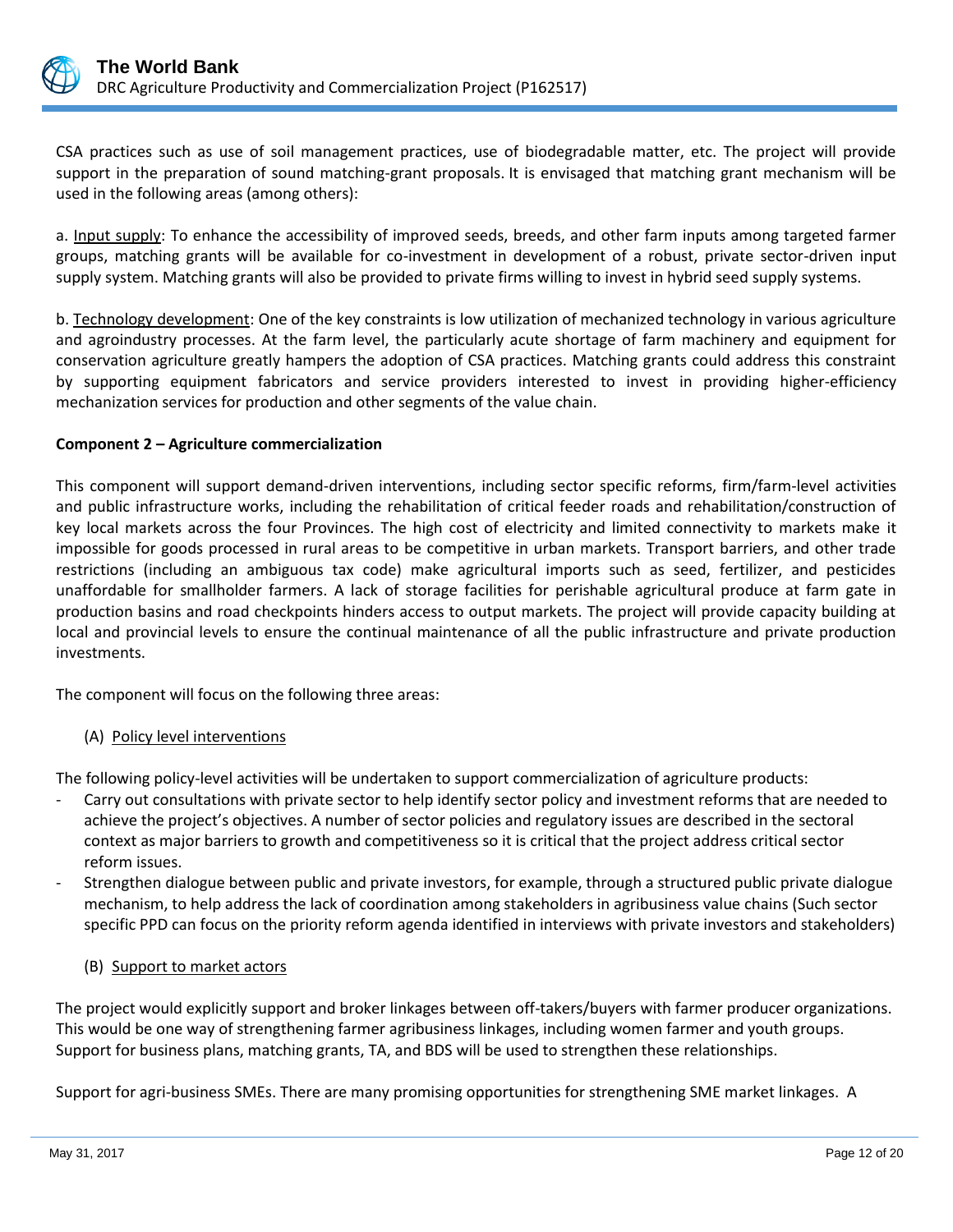

sound diagnostics of the opportunities and constraints for agri-business SMEs will be undertaken during project preparation. This diagnostics will also identify opportunities for youth/women and jobs (which the project is also trying to address).

Among others, the project will provide a demand-driven matching grants facility up to a maximum of US\$100,000 per grant. These funds will be accessed on a competitive basis by smallholder farmer groups and AgriSMEs in the finance of market-oriented business plans. The goal is to help unlock growth of agribusiness potential, in particular of entrepreneurs and young people, through supporting existing demands for overcoming market failures in accessing financial resources for agribusiness investments (agriculture technologies, services, agroindustry, agroprocessing, etc.). Core scoring and selection criteria will be based on technical, and economic soundness, demonstrated access to markets, gender and youth considerations, socio-environmental sustainability, nutritional impact, etc. The project will provide support in the preparation of sound business plans. It is envisaged that matching grant mechanism will be used in the following areas (among others):

a. Post Production and storage facilities: To address the significant post-production losses experienced among smallholders and AgriSMEs, matching grants will continue to be provided to players willing to invest in improved harvest and post-production handling practices, technologies and equipment, which reduce losses and uphold the high food quality standards demanded by niche markets. Matching grants will be available with investments tailored to achieving high standards in produce handling from the point of production to storage and marketing to safeguard against postproduction losses, enhance shelf-life, and meet food quality standards. Eligible investments will include the construction or refurbishment of produce collection and storage facilities and adoption of warehouse receipt systems.

b. Value addition and processing: Matching grants will support business plans of smallholder organizations and AgriSMEs seeking to add value and market the agriculture products. Investments in agro processing, packaging, marketing, advisory services, animal and/or plant health certification, food safety certification, among others will be supported. Furthermore, feasibility studies and technical support required by investors that are considering investing in value addition in targeted project areas could be supported.

# (C) Market access and infrastructure

**Rural road network.** The project will focus on improving rural roads in the project area through: (i) rehabilitating feeder roads identified as key to unlock the agriculture trade potential of the region; (ii) ensuring that the rural roads maintenance strategy, developed under the PARRSA, will be implemented; and (iii) seek synergies with ongoing and new investments in the high-priority road networks (i.e. Pro Routes 2). The project will build on the successful experience of the PARRSA in former Equateur province to put in place a rural roads rehabilitation mechanism in the project zone and ensure proper and sustainable management of the maintenance system. The main purpose of the maintenance strategy is on ensuring that funding and technical strategy for maintenance of rural roads were identified and that adequate management and maintenance of rehabilitated feeder roads network are assured to ensure sustainability of the network, putting in place a comprehensive mechanism for the planning, financing and management of the feeder roads maintenance program. To that end, technical support will be provided to provincial authorities for the creation of a provincial body, Commission Provinciale Routière –CPR, in charge of managing that feeder road network is maintained. The project will support the CPR to develop a co-financing protocol for feeder road maintenance with the Fond National d'Entretien Routier (FONER) with involvement of the SMEs, Local Committee for Road Maintenance (Comité local d'Entretien Routier - CLER) and/or NGOs. Capacity building will be provided to the recruited operators and their contracts will be performance-based.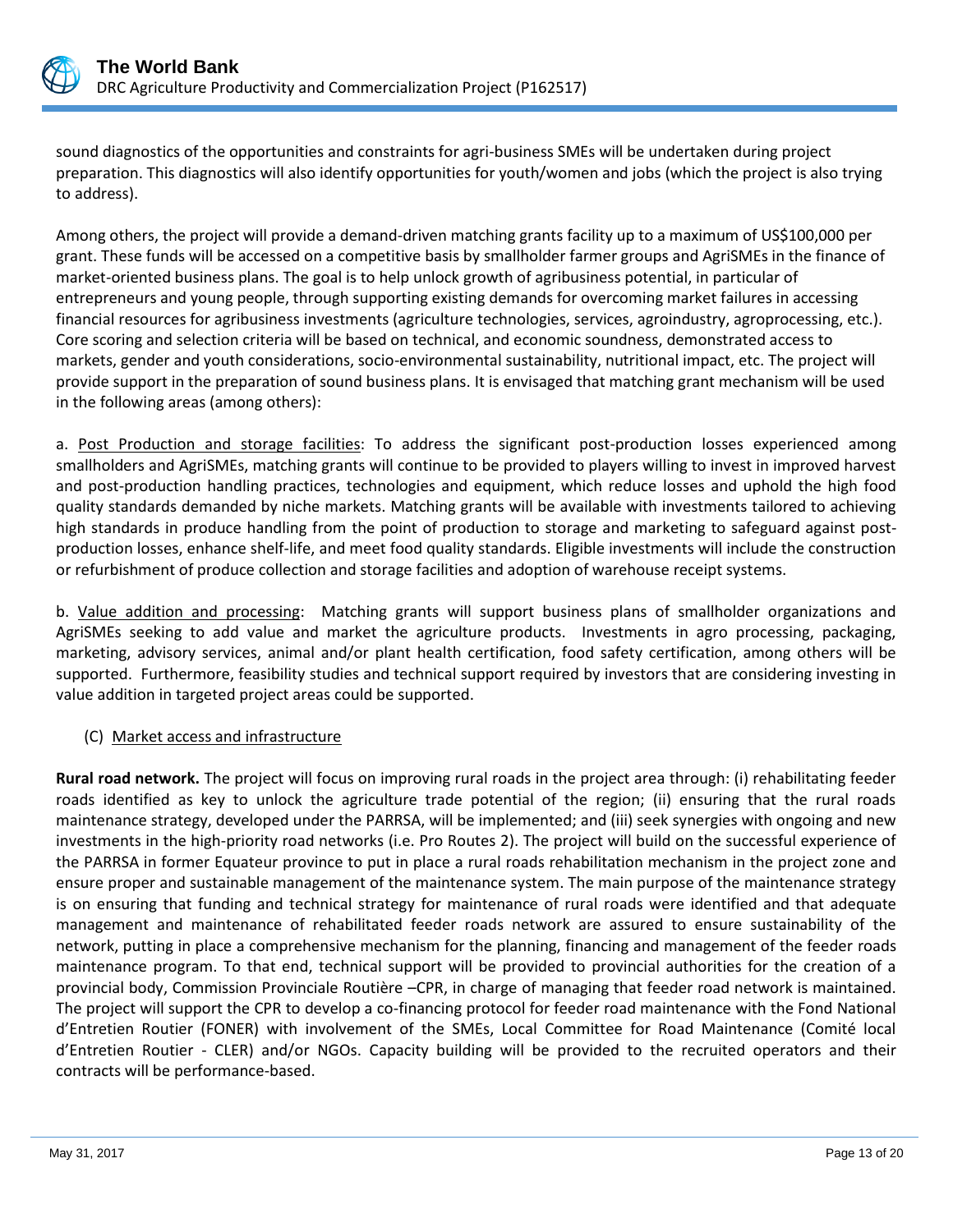

The mechanism envisaged for the planning and management of feeder road maintenance seeks to ensure the availability of road maintenance services, institutional management and financial capacity to ensure continual maintenance in a sustainable way across the provinces. This is in line with the decentralization law that places the provincial authorities, under the leadership of the Governor, responsible for management and maintenance of the rural road network. The system, developed under the PARRSA, comprises of the following institutions as illustrated in the figure below: (i) FONER which will provide part of road maintenance funds; (ii) Provincial Road Commission (CPR) stirred by a Technical Secretariat (TS) which will be an institutional technical unit under the provincial Minister in charge of infrastructure; (iii) DVDA or/and any other private firms who will support the TS to undertake road inspection and quality assurance; (iv) road construction and maintenance service providers (private enterprises, NGOs and community based organizations - CLER); and audit and control organizations.

**Agribusiness and market support**. The project will support farmer organizations, small and medium size agribusinesses and communities in promoting agriculture trade and value added in the project area. To expand the opportunities for smallholders to commercialize their products, the project will support market infrastructure such as markets and storage facilities, improving their management and developing a mechanism through which these markets and storage facilities can generate revenues to the communities who own them. A particular attention will be placed on the quality of the marketing and logistic services and their price. A pricing model and community-private partnership arrangements will be developed to ensure their viability.

## **Component 3 – Agriculture public services**

This component encompasses support for the: (i) strengthening the capacity of the Ministry of Agriculture and Ministry of Rural Development; (ii) targeted support to institutions in charge of private sector, such as FEC, ANAPI to better engage with economic operators and involve them in the project; and (iii) project management and monitoring and evaluation.

**Capacity building for agriculture public services.** The project will support government efforts to: (i) re-engineer the national agriculture extension and technology transfer system in the project area so it is responsive and inclusive (nongovernmental organizations, private sector and producer organizations, as advisory service providers); (ii) strengthen the planning, coordination, monitoring and evaluation capacity at national and decentralized levels (agriculture and meteorological statistics and georeferenced data system); (iii) strengthen animal and plant health systems to support the development of supply chains and tackle threats from pests and diseases; and (iv) strengthen agricultural research and development for efficiency and effectiveness gains in their service delivery<sup>7</sup>. The project will reinforce the implementation capacity of the national agricultural extension system at provincial level by establishing decentralized coordination and management units which will: (i) ensure SNV presence at provincial level which will be responsible for regulating, accrediting and monitoring service delivery standards; (ii) put in place an accreditation system to ensure efficiency and effectiveness in the delivery of quality services; and (iv) oversee the provision of agricultural extension to small holder farmers engaged in traditional agriculture and the provision of agricultural advisory services to private agribusiness enterprises.

The project will also support the planning and coordination systems of the Ministry of Agriculture through improved

 $^7$  Indeed, the National Agricultural Extension System (Le Service National de Vulgarisation-SNV) was created in 1988 to harmonize the different structures that had been engaged in agricultural extension and to include them under the Ministry of Agriculture core business. In fact, the SNV ceased to be operational in 1997 when they no longer received Government and Donor funding. The gap created by the absence of a public agricultural extension system invited the participation of churches, community based organizations and NGOs who intervened and began to provide agricultural advisory services to rural communities in very fixed zones or in specific value chains, with limited results.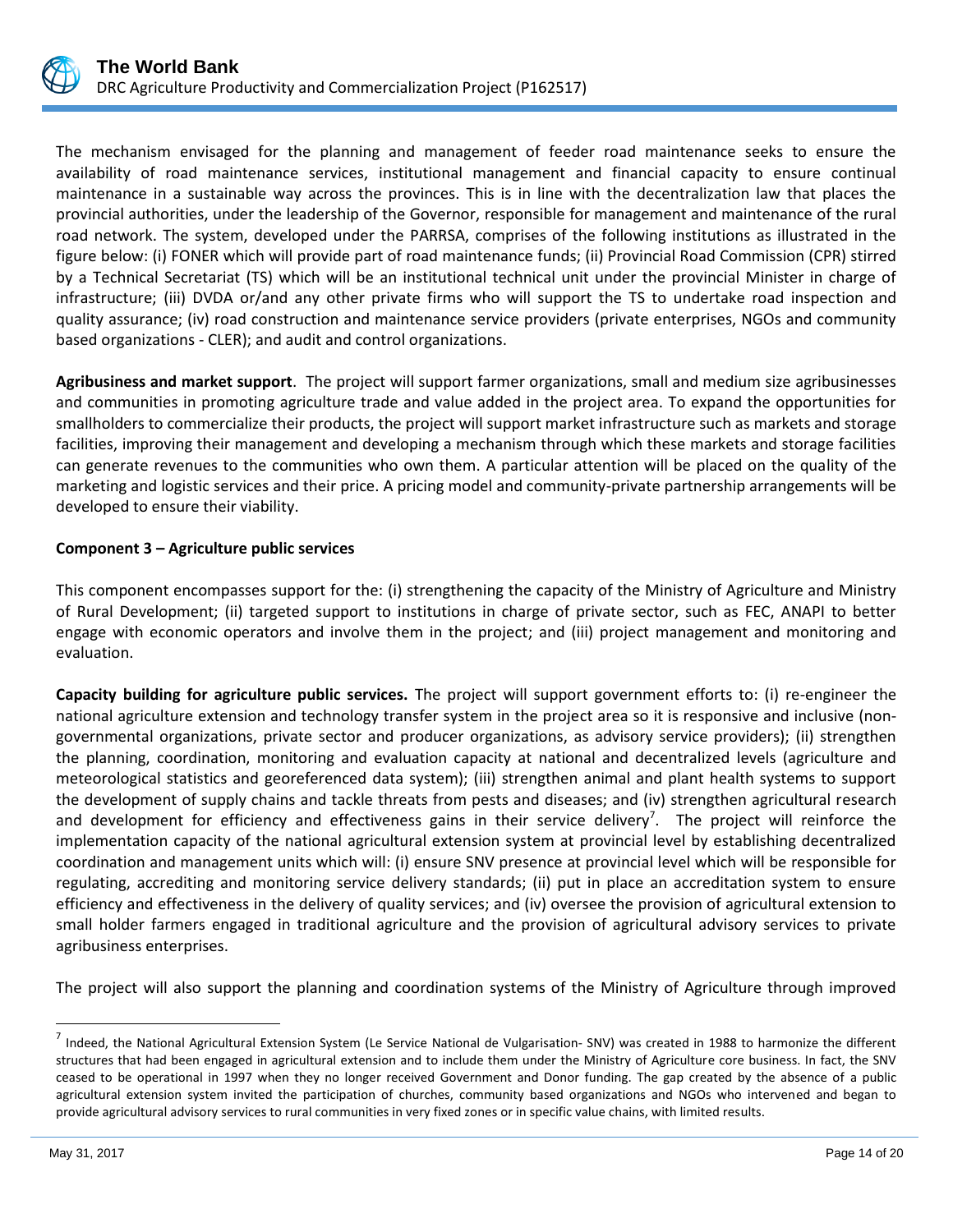

data collection and analysis capacity of the Unit of Analysis of the Planning and Forecasting Department (DAPP). It will also target support to agricultural research system through the strengthening of support for INERA for the sustainable production of germplasm and the genetic base seed. The project will also support SENASEM and facilitate the creation of seed accredited certifiers network of agents across the provinces. The project will also reinforce the road and rural infrastructure maintenance system by creating provincial road commissions across the three provinces. Capacity building will be provided in the areas of (i) procurement; (ii) road and infrastructure quality and compliance certification; (iii) quality control & monitoring; and (iv) annual planning and budgeting for road maintenance. In addition all actors engaged in rural road and infrastructure construction will be trained to meet minimum construction requirements. Finally, the project will support the work on the reform of the national agricultural research to be able to link more closely with the CGIAR institutions by providing technical assistance.

**Project Management and Monitoring and Evaluation.** The project will finance: (i) the operating costs of the PIU and of different project executing agencies; (ii) the monitoring and evaluation of project activities; (iii) the communication of project activities to different audiences; and (iv) the hiring of staff, goods, consultant services, workshops, and training. Under this component, the project will also ensure proper monitoring of environmental and social safeguards policies. This component will also finance a baseline study and conduct a final impact assessment of project activities.

**Note to Task Teams:** The following sections are system generated and can only be edited online in the Portal.

#### **SAFEGUARDS**

#### **A. Project location and salient physical characteristics relevant to the safeguard analysis (if known)**

The project will be carried out in Provinces in the Center-South region of the country, in the Provinces of (Haut Lomami, Kasai Central, Kasai Oriental, and Sankuru. These areas are covered in Park Forest vegetation and savannas. Areas like the Haut Lomami are home to national protected parks and natural forests as well as to several groups of Indigenous Peoples (IPs) who inhabit these Provinces.

#### **B. Borrower's Institutional Capacity for Safeguard Policies**

The main project counterpart is the Ministry of Agriculture, which has some experience in WB safeguards requirements through the implementation agriculture projects funded by the World Bank, including the DRC Agricultural and Recovery Support Project (PARSSA), Western Growth Poles (PDPC), and the Additional Finance of PARSSA. The safeguards implementation will be implemented under the responsibility of the PARSSA project-implementing unit current team of the PARRSA project, which will need to be strengthened to address the increased demand in the new project area as well as avoid past issues regarding lack of compliance with social safeguards. Capacity building will be carried out extensively, and the team is recommending the recruitment of additional safeguards specialists in the PIU to cover social and environmental risks.

In order to improve safeguards implementation in the new proposed project, the project will take into account lessons learned on safeguards performance in the agricultural sector under other Bank-funded projects in the DRC. Capacity of the client to manage safeguards issues being the main challenge that has been identified in the DRC, the project preparation activities will need to focus on capacity development building and dedicated staffing of the project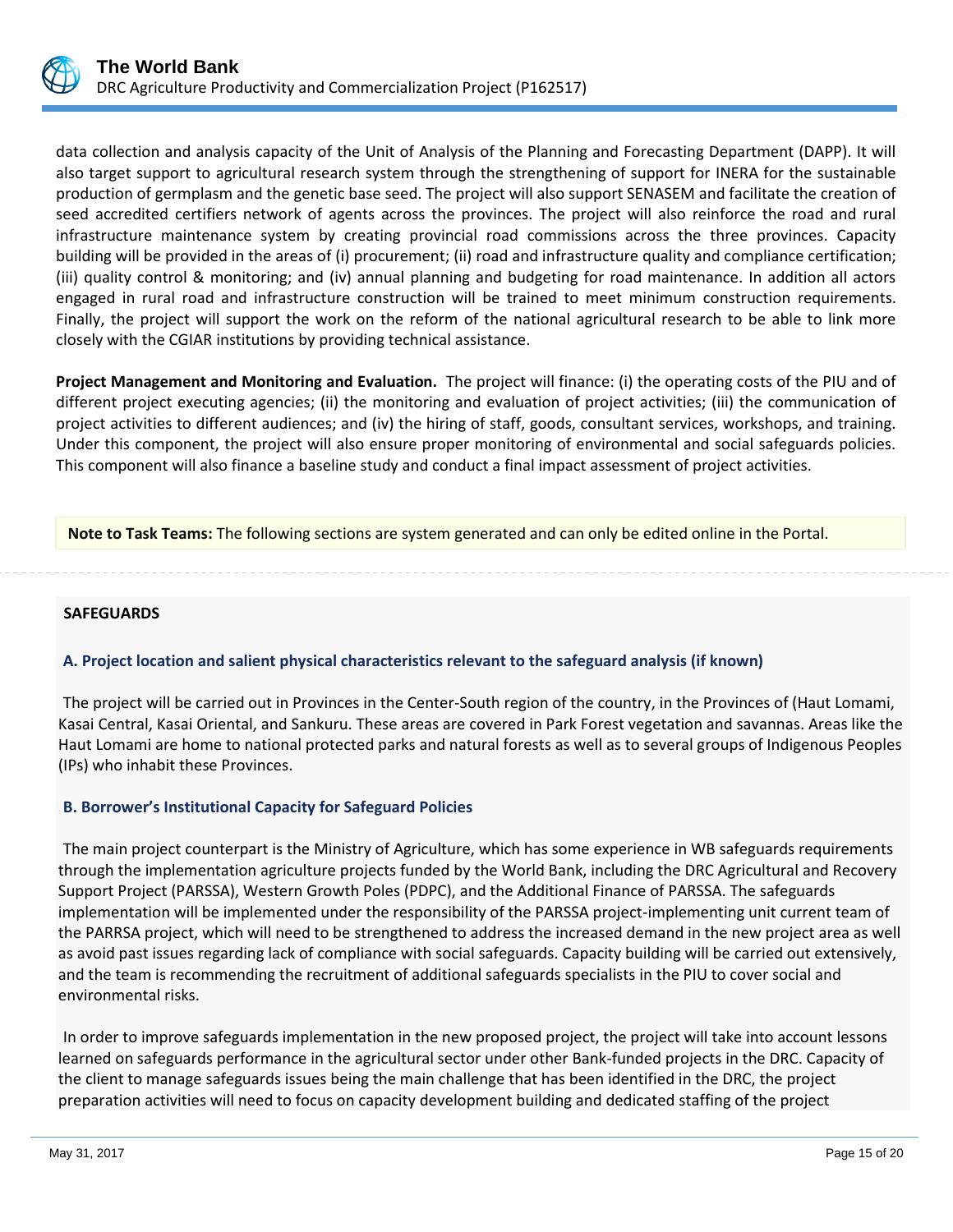

implementation unit for the management of safeguard issues, considered weak in the country.

The private sector (agribusiness owners) is expected to implement a number of activities, however, the PIU will assume the responsibility of safeguards supervision and management due to limited social and environmental implementation capacity of the private sector. During implementation, the project will ensure that agribusinesses or contractors for civil works provide Environmental and Social Management Plans (ESMPs) as part of the proposals and bidding documents prior to award of grants, contracts, or any funding. This would be a contractual obligation for various contracts issued not only for basic physical infrastructure and for civil works, but also any associated facilities (agribusinesses or other) funded through IDA.

## **C. Environmental and Social Safeguards Specialists on the Team**

Lucienne M. M'Baipor, Grace Muhimpundu, Joelle Nkombela Mukungu, Raymond Sinsi Lumbuenamo

# **D. Policies that might apply**

| <b>Safeguard Policies</b>           | Triggered? | <b>Explanation (Optional)</b>                                                                                                                                                                                                                                                                                                                                                                                                                                                                                                                                                                                                                                                                                                                                                                                                                                                                                                                                                                                                                                                                                                                                                                                                       |
|-------------------------------------|------------|-------------------------------------------------------------------------------------------------------------------------------------------------------------------------------------------------------------------------------------------------------------------------------------------------------------------------------------------------------------------------------------------------------------------------------------------------------------------------------------------------------------------------------------------------------------------------------------------------------------------------------------------------------------------------------------------------------------------------------------------------------------------------------------------------------------------------------------------------------------------------------------------------------------------------------------------------------------------------------------------------------------------------------------------------------------------------------------------------------------------------------------------------------------------------------------------------------------------------------------|
| Environmental Assessment OP/BP 4.01 | Yes        | The project will finance activities to increase<br>agricultural productivity and improve market access<br>for farmers and SMEs. These activities have potential<br>environmental impacts because of expanding<br>agricultural production in an environmentally sensitive<br>area, however, they are not expected to have<br>irreversible environmental and social impacts.<br>Therefore, the proposed project is classified as<br>Category B.<br>As the precise scope of the planned investments<br>remain to be determined, the project will take<br>framework approach and prepare an Environmental<br>and Social Management Framework (ESMF). The ESMF<br>will be prepared during project preparation, consulted<br>upon and disclosed in country and on Infoshop prior to<br>appraisal.<br>As the sub-projects to be financed become identified,<br>the project will prepare adequate safeguards<br>instruments such as the Environmental and Social<br>Impact Assessment (ESIA) if necessary or<br>Environmental and Social Management Plans (ESMP);<br>this will be done according to the screening process,<br>during which detailed information about the sites,<br>scope, and scale of sub-projects will become available. |
| Natural Habitats OP/BP 4.04         | <b>TBD</b> | As the proposed project is not expected to intervene<br>near natural habitats, OP / BP 4.04 may not be<br>triggered. During project preparation, the safeguards<br>team may decide to trigger OP / BP 4.04 (habitats)<br>with the aim to eliminate or to offset adverse                                                                                                                                                                                                                                                                                                                                                                                                                                                                                                                                                                                                                                                                                                                                                                                                                                                                                                                                                             |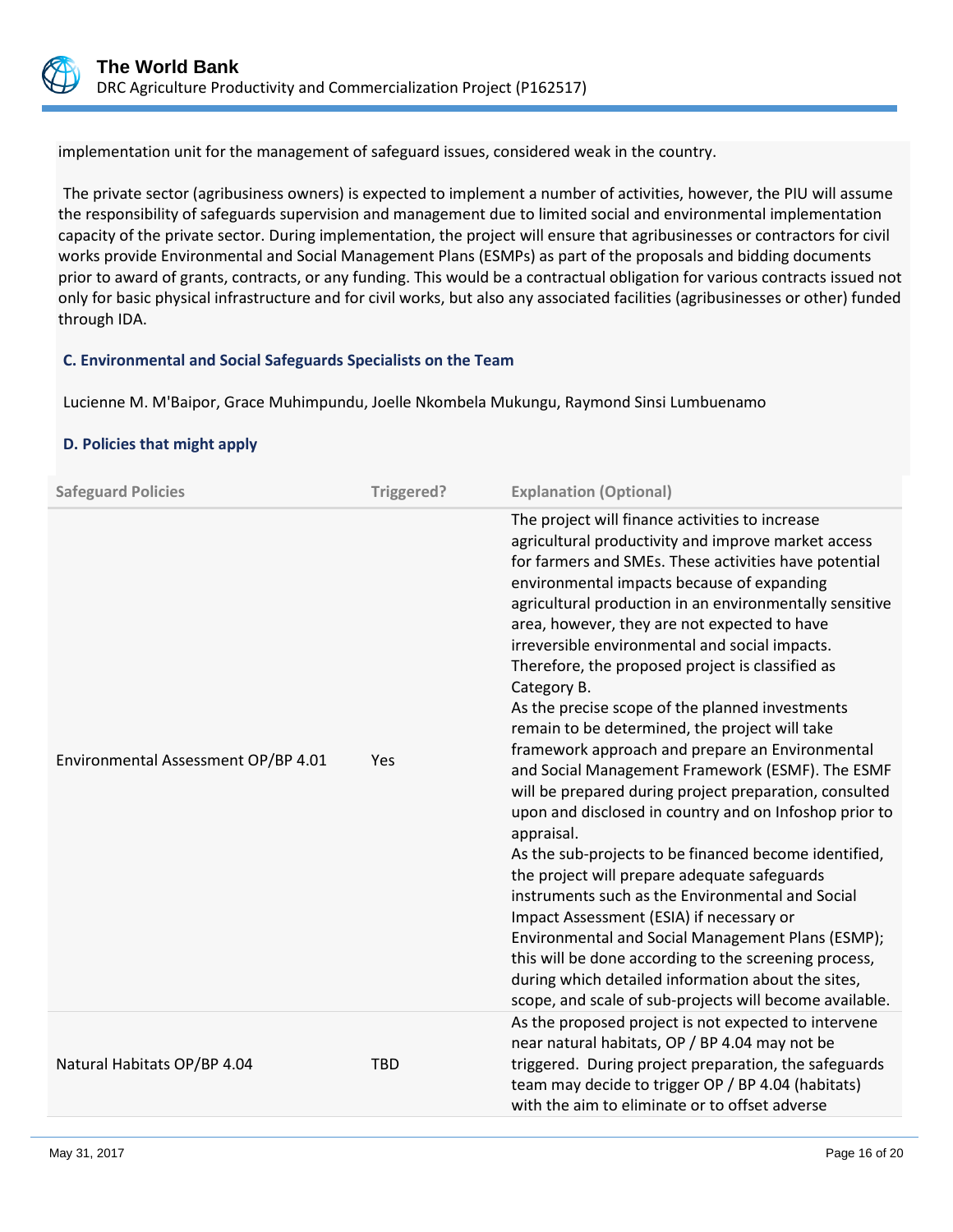

|                                        |     | environmental impacts on natural habitats, or to<br>reduce them to acceptable levels.                                                                                                                                                                                                                                                                                                                                                                                                                                                                                                                                                                                                                                                                                                                                                                                                                                                            |
|----------------------------------------|-----|--------------------------------------------------------------------------------------------------------------------------------------------------------------------------------------------------------------------------------------------------------------------------------------------------------------------------------------------------------------------------------------------------------------------------------------------------------------------------------------------------------------------------------------------------------------------------------------------------------------------------------------------------------------------------------------------------------------------------------------------------------------------------------------------------------------------------------------------------------------------------------------------------------------------------------------------------|
| Forests OP/BP 4.36                     | Yes | This project could possibly impact the health and<br>quality of forests or the rights and welfare of people<br>and their level of dependence upon the interaction<br>with forests, and it may lead to changes in the<br>management, protection or utilization of natural<br>forests or plantations. To comply with this policy, the<br>EMSF will assess the risks and impacts, and propose<br>mitigation measures for any potential negative<br>impacts on forests in the ESMF. The ESMF will be<br>prepared during project preparation, consulted upon<br>and disclosed in-country and on Infoshop prior to<br>appraisal.                                                                                                                                                                                                                                                                                                                       |
| Pest Management OP 4.09                | Yes | The policy is triggered due to project activities that<br>may require the use of pesticides, fertilizers, vaccines<br>and other chemicals like in the production of eggs, of<br>cattle feed and veterinary products in the poultry,<br>goats, pigs, cattle, fish farming and aquaculture, and<br>some projects activities will lead to a surge in the use<br>of pesticides and fertilizers which can create negative<br>effects on the environment. This policy supports the<br>integrated pest control approaches. It identifies<br>pesticides that can be financed under the project and<br>develop an appropriate plan of pests to deal with risks.<br>To comply with this policy a Plan of Management of<br>Pests and Pesticides (PMPP) will be prepared as a<br>separate document from the ESMF. The ESMF will be<br>prepared during project preparation, consulted upon<br>and disclosed in-country and on Infoshop prior to<br>appraisal. |
| Physical Cultural Resources OP/BP 4.11 | Yes | The policy is triggered as the project may discovery or<br>affect cultural relics during implementation of project<br>activities. The Physical Cultural Resources Policy aims<br>to protect cultural resources, to avoid any significant<br>conversion (loss) or degradation of these resources. To<br>comply with the policy, the project will prepare as part<br>of the ESMF, a chapter on Physical Cultural Resources<br>Framework (PCRF). The ESMF will be prepared during<br>project preparation, consulted upon and disclosed in-<br>country and on Infoshop prior to appraisal.                                                                                                                                                                                                                                                                                                                                                           |
| Indigenous Peoples OP/BP 4.10          | Yes | The policy is triggered as Indigenous Peoples are found<br>in the planned areas of interventions (Haut Lomami,<br>Sankuru, Kasai Central and Kasai Oriental). The project<br>will prepare an Indigenous Peoples Policy Framework<br>(IPPF) or Indigenous Peoples Plan (IPP), which will                                                                                                                                                                                                                                                                                                                                                                                                                                                                                                                                                                                                                                                          |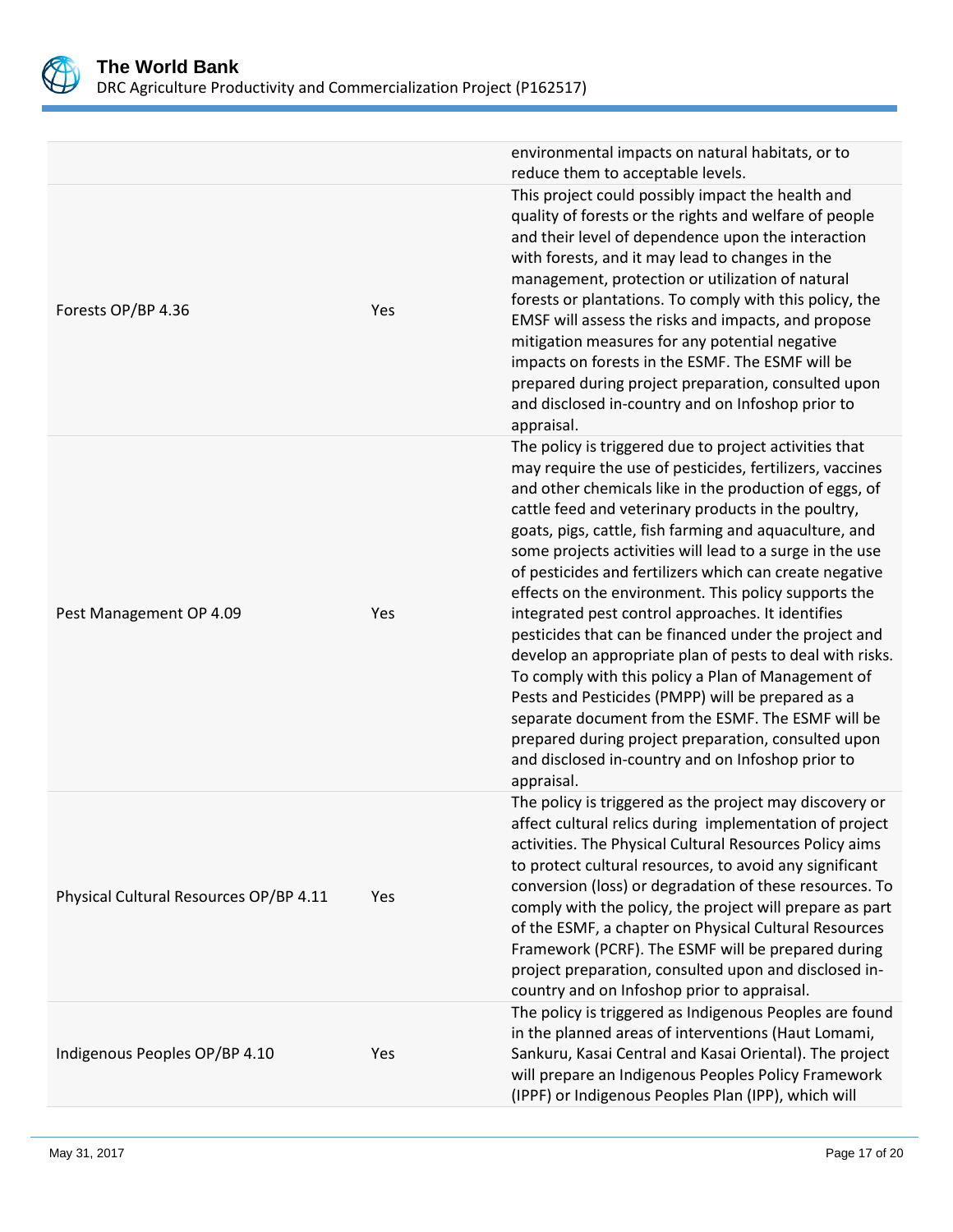

| Safety of Dams OP/BP 4.37           | No  | Borrower will establish an escrow account of US<br>\$500,000 for resettlement compensation that may<br>arise in the first year(s) of project implementation.                                                                                                                                                                                                                                                                                                                                                                                                                                                                                                                                                                                                                                                                                                                                                                                                                                                                                                                                                                                                                                                                                                                                                                                        |
|-------------------------------------|-----|-----------------------------------------------------------------------------------------------------------------------------------------------------------------------------------------------------------------------------------------------------------------------------------------------------------------------------------------------------------------------------------------------------------------------------------------------------------------------------------------------------------------------------------------------------------------------------------------------------------------------------------------------------------------------------------------------------------------------------------------------------------------------------------------------------------------------------------------------------------------------------------------------------------------------------------------------------------------------------------------------------------------------------------------------------------------------------------------------------------------------------------------------------------------------------------------------------------------------------------------------------------------------------------------------------------------------------------------------------|
| Involuntary Resettlement OP/BP 4.12 | Yes | appraisal.<br>To mitigate potential negative impacts, such as land<br>acquisition, loss of livelihoods and economic activities,<br>as a result of planned activities under Component 1<br>and 2, the project will prepare a Resettlement Policy<br>Framework (RPF) that will be consulted upon and<br>disclosed in country and on Infoshop prior to<br>appraisal. It will outline the overarching framework<br>through which potential resettlement issues will be<br>addressed. The RPF provides principles and<br>procedures for resettlement and compensation for<br>project affected persons (PAPs), and establishes<br>standards for identifying, assessing, and mitigating<br>negative impacts, and introduces a livelihoods<br>restoration measures for vulnerable PAPs. It will also<br>guide the preparation and implementation of site-<br>specific Resettlement Action Plans (RAPs) for each<br>individual investment that triggers Involuntary<br>Resettlement (OP 4.12). The RPF will be prepared<br>during project preparation, consulted upon and<br>disclosed in-country and on Infoshop prior to<br>appraisal.<br>As a preemptive measure to ensure resettlement,<br>compensations are appropriately managed, and in<br>order to prevent delays linked to compensations (as<br>has been some Bank-funded projects in the DRC), the |
|                                     |     | establish the framework or plan for consultation and<br>inclusion of IPs in the project areas. The IPPF will be<br>prepared during project preparation, consulted upon<br>and disclosed in-country and on Infoshop prior to                                                                                                                                                                                                                                                                                                                                                                                                                                                                                                                                                                                                                                                                                                                                                                                                                                                                                                                                                                                                                                                                                                                         |

| $50.50$ , $50.50$ , $50.75$ , $50.75$             | $\cdot\cdot$ |
|---------------------------------------------------|--------------|
| Projects on International Waterways<br>OP/BP 7.50 | No           |
| Projects in Disputed Areas OP/BP 7.60             | No           |
|                                                   |              |

# **E. Safeguard Preparation Plan**

Tentative target date for preparing the Appraisal Stage PID/ISDS

# Oct 16, 2017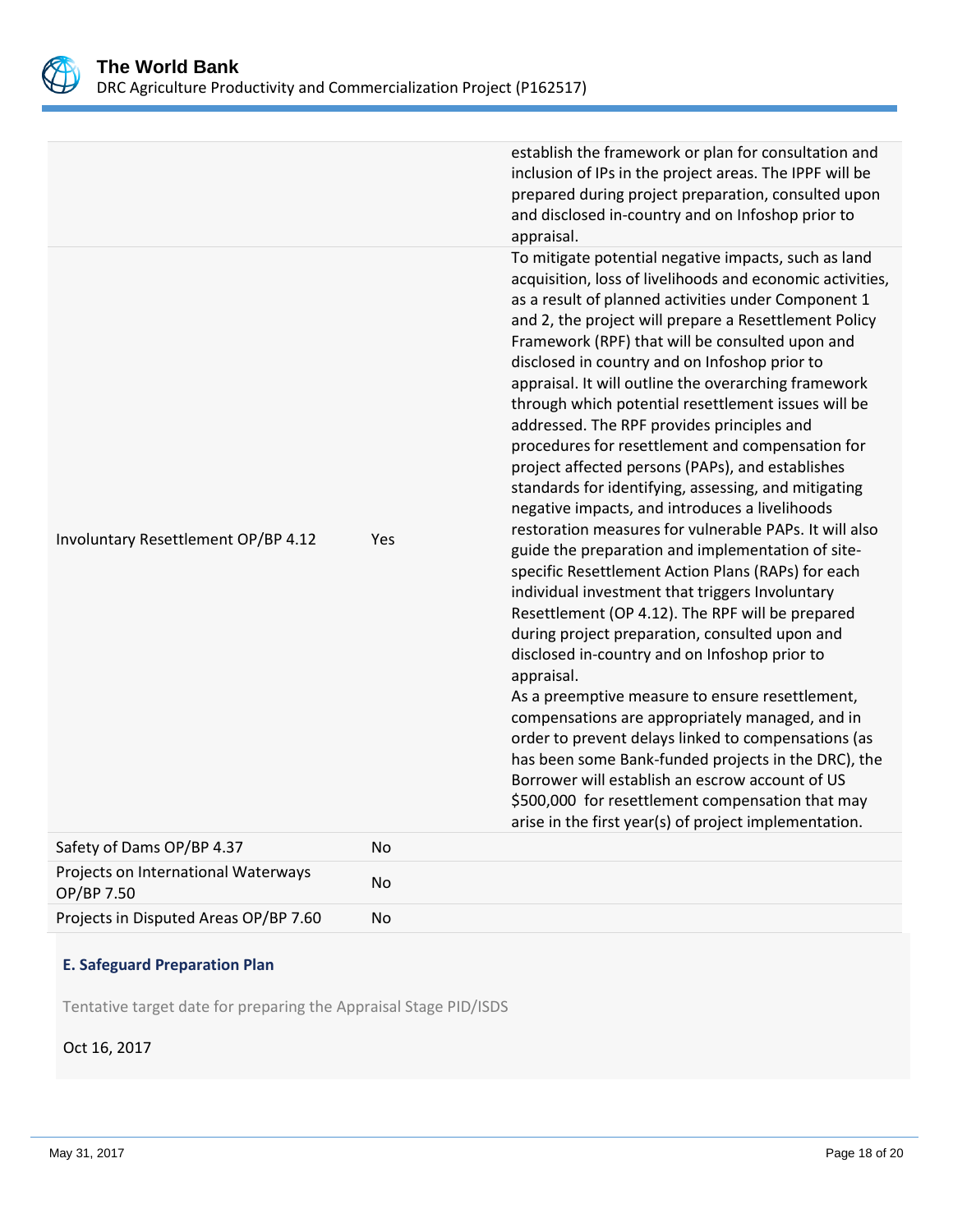

Time frame for launching and completing the safeguard-related studies that may be needed. The specific studies and their timing should be specified in the Appraisal Stage PID/ISDS

All these environmental and social documents (ESMF, RAF, PMP) are planned to be completed and cleared by the Bank by end of October 2017.

## **CONTACT POINT**

#### **World Bank**

Diego Arias Carballo, Amadou Oumar Ba Lead Agriculture Economist

#### **Borrower/Client/Recipient**

Ministry of Finance Honore Tshiyoyo Advisor, chef de Cellule de Suivi des Projets tshiyoyodijiba@minfindrc.com

#### **Implementing Agencies**

PARRSA PIU Alfred Kibangula Coordonateur a.kibamgula@yahoo.fr

#### **FOR MORE INFORMATION CONTACT**

The World Bank 1818 H Street, NW Washington, D.C. 20433 Telephone: (202) 473-1000 Web:<http://www.worldbank.org/projects>

#### **APPROVAL**

Task Team Leader(s): Diego Arias Carballo, Amadou Oumar Ba